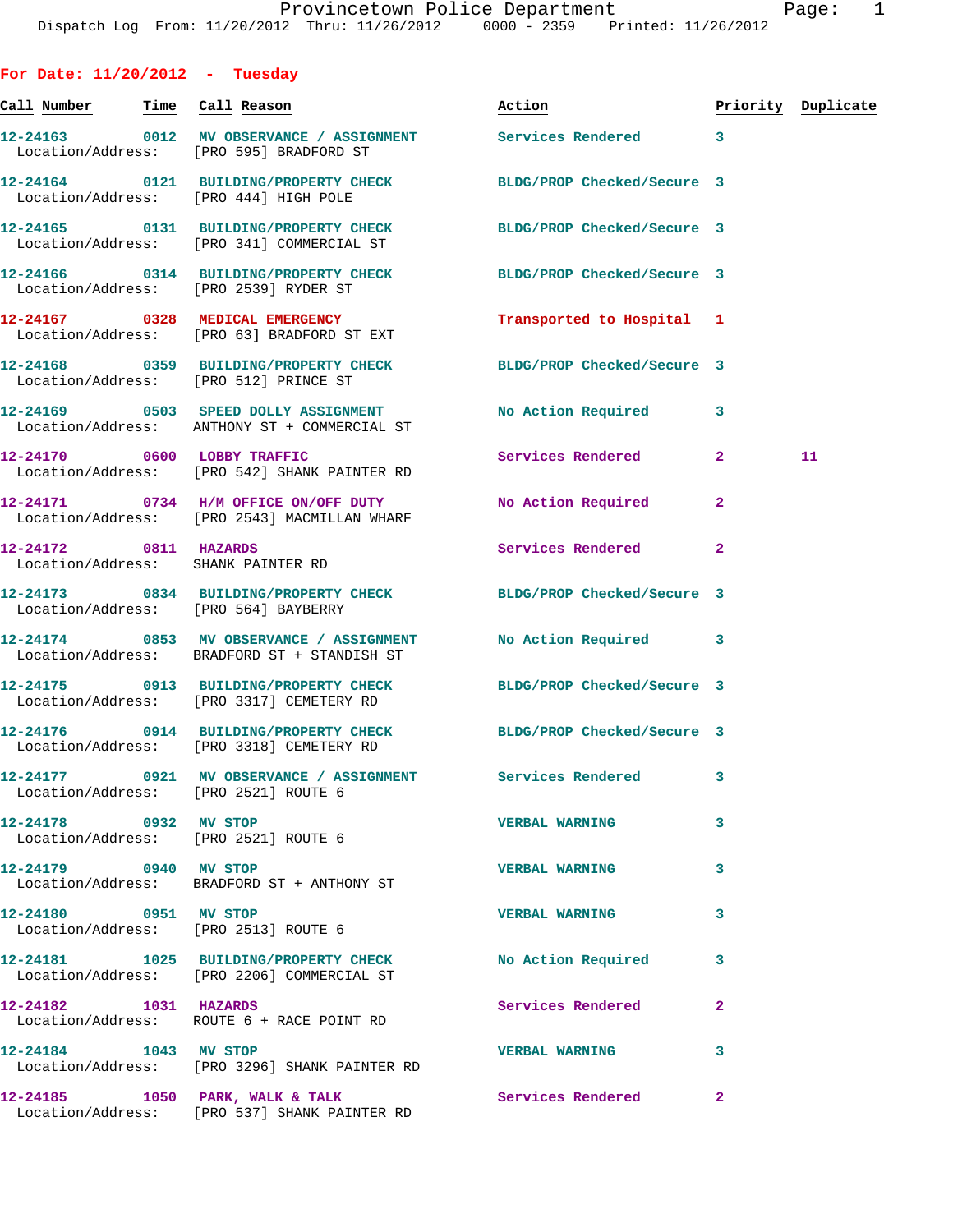|                                                               | Dispatch Log From: 11/20/2012 Thru: 11/26/2012 0000 - 2359 Printed: 11/26/2012                                        | Provincetown Police Department Page: 2 |                |  |
|---------------------------------------------------------------|-----------------------------------------------------------------------------------------------------------------------|----------------------------------------|----------------|--|
|                                                               | 12-24186 1104 BUILDING/PROPERTY CHECK Services Rendered 3<br>Location/Address: [PRO 2500] COMMERCIAL ST               |                                        |                |  |
| Location/Address: COMMERCIAL ST                               | 12-24187 1110 PARK, WALK & TALK 1999 Services Rendered                                                                |                                        | $\mathbf{2}$   |  |
|                                                               | 12-24188 1141 MV STOP<br>Location/Address: [PRO 2479] ROUTE 6                                                         | <b>VERBAL WARNING</b>                  | 3              |  |
|                                                               | 12-24189 1147 BUILDING/PROPERTY CHECK BLDG/PROP Checked/Secure 3<br>Location/Address: [PRO 571] ALDEN ST              |                                        |                |  |
|                                                               | 12-24190 1148 PET PANTRY<br>Location/Address: [PRO 3296] SHANK PAINTER RD                                             | Services Rendered 2                    |                |  |
|                                                               | 12-24191 1201 MV OBSERVANCE / ASSIGNMENT Citation/Warning Issued 3<br>Location/Address: SHANKPAINTER RD + PROVINCE RD |                                        |                |  |
|                                                               | 12-24192 1210 MV OBSERVANCE / ASSIGNMENT Services Rendered 3<br>Location/Address: [PRO 391] COMMERCIAL ST             |                                        |                |  |
|                                                               | 12-24193 1213 MV STOP<br>Location/Address: [PRO 338] SHANK PAINTER RD                                                 | <b>VERBAL WARNING</b>                  | 3              |  |
| Location/Address: SNAIL RD                                    | 12-24194 1225 MV STOP                                                                                                 | Citation/Warning Issued 3              |                |  |
| Location/Address: RYDER ST                                    | 12-24195 1234 PARK, WALK & TALK No Action Required 2                                                                  |                                        |                |  |
| 12-24196 1237 MV STOP                                         | Location/Address: JEROME SMITH RD + WINSLOW ST                                                                        | <b>VERBAL WARNING</b>                  | 3              |  |
|                                                               | 12-24197 1254 PET PANTRY<br>Location/Address: [PRO 537] SHANK PAINTER RD                                              | Services Rendered                      | $\overline{2}$ |  |
| 12-24198 1304 FOUND KEY<br>Location/Address: CONWELL ST       |                                                                                                                       | Services Rendered 3                    |                |  |
| 12-24199 1320 MV STOP<br>Location/Address: [PRO 2513] ROUTE 6 |                                                                                                                       | <b>VERBAL WARNING</b>                  | 3              |  |
| 12-24200 1321 MV COMPLAINT<br>Location/Address: COMMERCIAL ST |                                                                                                                       | Services Rendered                      |                |  |
|                                                               | 12-24201 1330 BUILDING/PROPERTY CHECK Services Rendered<br>Location/Address: [PRO 1989] COMMERCIAL ST                 |                                        | 3              |  |
|                                                               | $12-24202$ 1345 PARK, WALK & TALK<br>Location/Address: [PRO 106] COMMERCIAL ST                                        | No Action Required                     | $\overline{2}$ |  |
| 12-24203 1355 ALARM TEST<br>Location/Address: COMMERCIAL ST   |                                                                                                                       | <b>Services Rendered</b>               | 1              |  |
|                                                               | 12-24204 1415 BUILDING/PROPERTY CHECK Services Rendered 3<br>Location/Address: [PRO 2898] JEROME SMITH RD             |                                        |                |  |
| 12-24205 1417 MV STOP<br>Location/Address: [PRO 2479] ROUTE 6 |                                                                                                                       | <b>VERBAL WARNING</b>                  | 3              |  |
| 12-24206 1422 PET PANTRY                                      | Location/Address: [PRO 3222] ALDEN ST                                                                                 | Services Rendered                      | $\mathbf{2}$   |  |
| Location/Address: [PRO 3287] ROUTE 6                          | 12-24207 1442 BUILDING/PROPERTY CHECK BLDG/PROP Checked/Secure 3                                                      |                                        |                |  |
|                                                               | 12-24208 1517 PARK, WALK & TALK<br>Location/Address: [PRO 175] COMMERCIAL ST                                          | Services Rendered                      | $\mathbf{2}$   |  |
|                                                               |                                                                                                                       | Services Rendered                      | $\mathbf{2}$   |  |

Location/Address: [PRO 1390] LAW ST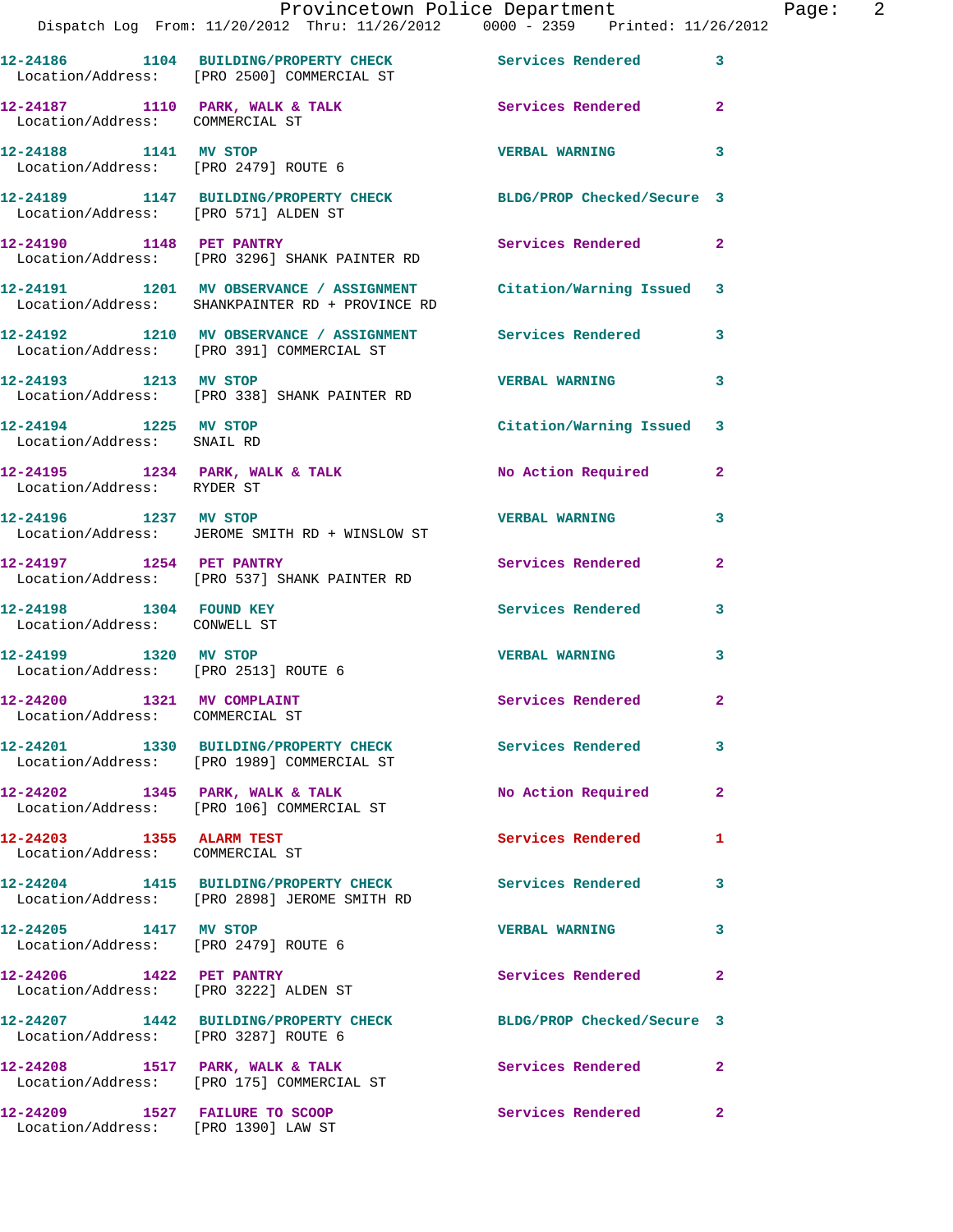|                                      | Dispatch Log From: 11/20/2012 Thru: 11/26/2012 0000 - 2359 Printed: 11/26/2012                            |                            |                |
|--------------------------------------|-----------------------------------------------------------------------------------------------------------|----------------------------|----------------|
|                                      | 12-24210 1533 BUILDING/PROPERTY CHECK<br>Location/Address: [PRO 391] COMMERCIAL ST                        | Services Rendered          | 3              |
| Location/Address: [PRO 2521] ROUTE 6 | 12-24211 1549 MV OBSERVANCE / ASSIGNMENT                                                                  | Services Rendered          | 3              |
| 12-24212 1555 MV STOP                | Location/Address: [PRO 521] ROUTE 6                                                                       | <b>VERBAL WARNING</b>      | 3              |
|                                      | 12-24213 1652 SPEED DOLLY ASSIGNMENT<br>Location/Address: [PRO 542] SHANK PAINTER RD                      | <b>Services Rendered</b>   | 3              |
|                                      | 12-24214 1709 BUILDING/PROPERTY CHECK<br>Location/Address: [PRO 2483] COMMERCIAL ST                       | Services Rendered          | 3              |
| Location/Address: [PRO 3287] ROUTE 6 | 12-24215 1807 BUILDING/PROPERTY CHECK                                                                     | BLDG/PROP Checked/Secure 3 |                |
| 12-24216 1829 MV STOP                | Location/Address: [PRO 3260] BRADFORD ST EXT                                                              | <b>VERBAL WARNING</b>      | 3              |
|                                      | 12-24217 1844 MV HIT & RUN<br>Location/Address: [PRO 105] COMMERCIAL ST                                   | Services Rendered          | $\mathbf{2}$   |
|                                      | 12-24220 1951 BUILDING/PROPERTY CHECK<br>Location/Address: [PRO 2206] COMMERCIAL ST                       | BLDG/PROP Checked/Secure 3 |                |
| Location/Address: [PRO 521] ROUTE 6  | 12-24221 2002 BUILDING/PROPERTY CHECK                                                                     | BLDG/PROP Checked/Secure 3 |                |
|                                      | 12-24222 2136 BUILDING/PROPERTY CHECK<br>Location/Address: [PRO 519] RACE POINT RD                        | BLDG/PROP Checked/Secure 3 |                |
|                                      | 12-24223 2312 BUILDING/PROPERTY CHECK<br>Location/Address: [PRO 530] SHANKPAINTER RD                      | BLDG/PROP Checked/Secure 3 |                |
|                                      | 12-24224 2318 BUILDING/PROPERTY CHECK<br>Location/Address: [PRO 545] SHANK PAINTER RD                     | BLDG/PROP Checked/Secure 3 |                |
| 12-24225 2319 BAR CHECK              | Location/Address: [PRO 272] COMMERCIAL ST                                                                 | Services Rendered          | $\overline{2}$ |
| 12-24226 2326 MV STOP                | Location/Address: [PRO 537] SHANK PAINTER RD                                                              | <b>VERBAL WARNING</b>      | 3              |
| 12-24227 2346 BAR CHECK              | Location/Address: [PRO 399] COMMERCIAL ST                                                                 | <b>Services Rendered</b>   | $\overline{2}$ |
| For Date: $11/21/2012$ - Wednesday   |                                                                                                           |                            |                |
|                                      | 12-24228 0006 MV OBSERVANCE / ASSIGNMENT Services Rendered<br>Location/Address: [PRO 2577] BRADFORD ST    |                            | 3              |
| 12-24229 0008 MV STOP                | Location/Address: CARVER ST + BRADFORD ST                                                                 | <b>VERBAL WARNING</b>      | 3              |
| 12-24230 0026 MV STOP                | Location/Address: WINSLOW ST + BRADFORD ST                                                                | <b>VERBAL WARNING</b>      | 3              |
|                                      | 12-24231 0033 MV OBSERVANCE / ASSIGNMENT Services Rendered<br>Location/Address: BRADFORD ST + STANDISH ST |                            | 3              |
|                                      | 12-24232 0120 BUILDING/PROPERTY CHECK<br>Location/Address: [PRO 440] HARRY KEMP WAY                       | BLDG/PROP Checked/Secure 3 |                |
|                                      | 12-24233 0121 MEDICAL EMERGENCY<br>Location/Address: [PRO 3430] COMMERCIAL ST                             | Transported to Hospital    | 1              |
|                                      | 12-24234 0145 BUILDING/PROPERTY CHECK                                                                     | Services Rendered          | 3              |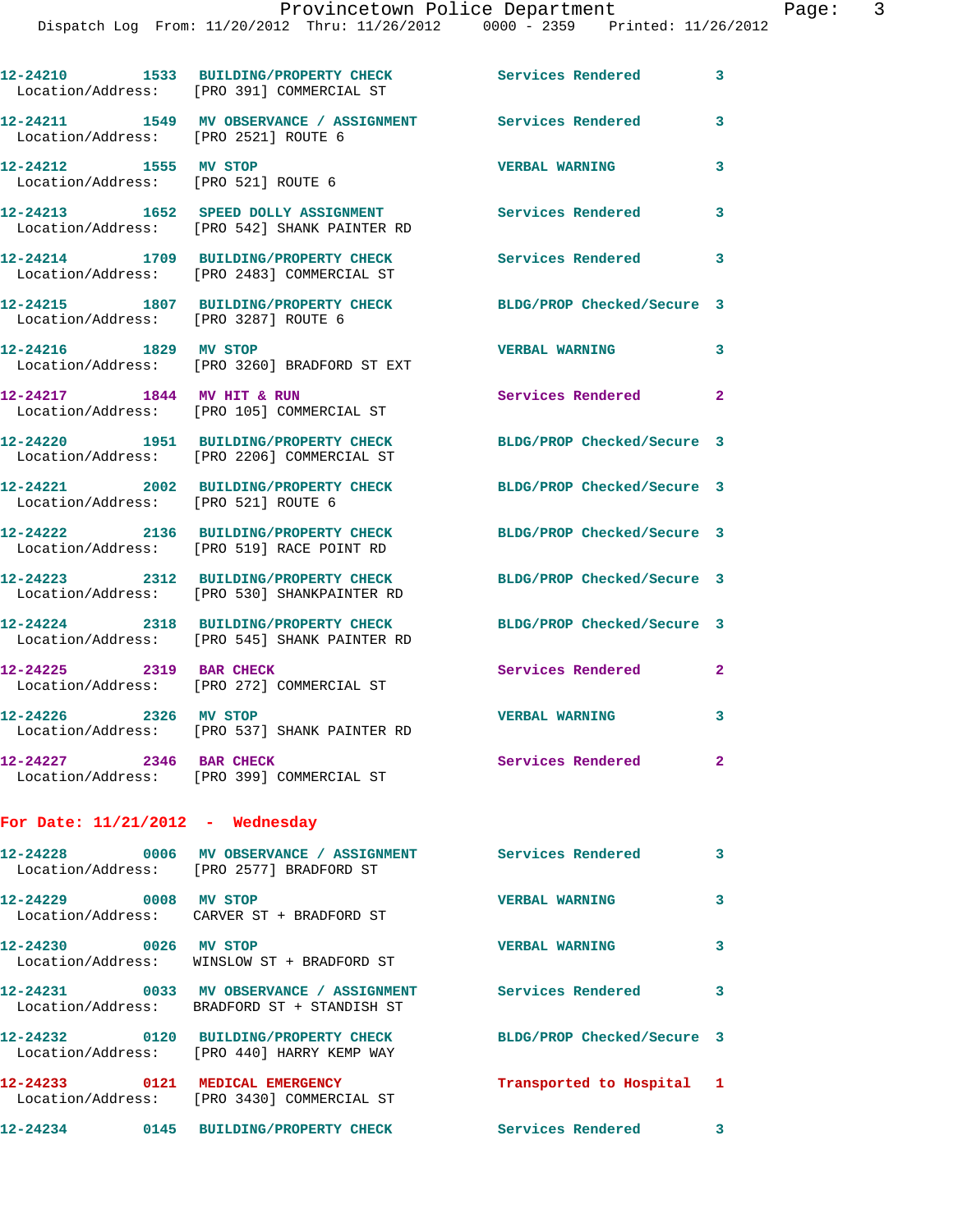|                                      | Provincetown Police Department<br>Dispatch Log From: 11/20/2012 Thru: 11/26/2012 0000 - 2359 Printed: 11/26/2012 |                                 |                | Page: 4 |  |
|--------------------------------------|------------------------------------------------------------------------------------------------------------------|---------------------------------|----------------|---------|--|
|                                      | Location/Address: [PRO 182] COMMERCIAL ST                                                                        |                                 |                |         |  |
|                                      | 12-24235 0235 BUILDING/PROPERTY CHECK BLDG/PROP Checked/Secure 3<br>Location/Address: [PRO 3259] MACMILLAN       |                                 |                |         |  |
|                                      | 12-24236 0435 BUILDING/PROPERTY CHECK BLDG/PROP Checked/Secure 3<br>Location/Address: [PRO 306] COMMERCIAL ST    |                                 |                |         |  |
|                                      | 12-24237 0508 PARK, WALK & TALK 3 Services Rendered 2<br>Location/Address: [PRO 539] SHANKPAINTER RD             |                                 |                |         |  |
| Location/Address: [PRO 3287] ROUTE 6 | 12-24238 0509 BUILDING/PROPERTY CHECK BLDG/PROP Checked/Secure 3                                                 |                                 |                |         |  |
|                                      | 12-24239 0550 MV OBSERVANCE / ASSIGNMENT No Action Required 3<br>Location/Address: [PRO 521] ROUTE 6             |                                 |                |         |  |
|                                      | 12-24240 0554 ALARM - GENERAL<br>Location/Address: [PRO 440] HARRY KEMP WAY                                      | False Alarm <b>Example 2018</b> | 1              |         |  |
|                                      | 12-24241 0611 MV OBSERVANCE / ASSIGNMENT No Action Required<br>Location/Address: [PRO 1922] SHANKPAINTER RD      |                                 | 3              |         |  |
|                                      | 12-24242 0619 SPEED DOLLY GOSNOLD/BRADFORD<br>Location/Address: GOSNOLD ST + BRADFORD ST                         | No Action Required 3            |                |         |  |
|                                      | 12-24243 0723 BUILDING/PROPERTY CHECK BLDG/PROP Checked/Secure 3<br>Location/Address: [PRO 2898] JEROME SMITH RD |                                 |                |         |  |
|                                      | 12-24244 0728 H/M ON/OFF DUTY<br>Location/Address: [PRO 2543] MACMILLAN WHARF                                    | No Action Required 2            |                |         |  |
|                                      | 12-24245 0730 BUILDING/PROPERTY CHECK BLDG/PROP Checked/Secure 3<br>Location/Address: [PRO 2500] COMMERCIAL ST   |                                 |                |         |  |
|                                      | 12-24246 0751 BUILDING/PROPERTY CHECK<br>Location/Address: [PRO 2206] COMMERCIAL ST                              | BLDG/PROP Checked/Secure 3      |                |         |  |
|                                      | 12-24247 0751 BUILDING/PROPERTY CHECK BLDG/PROP Checked/Secure 3<br>Location/Address: [PRO 2483] COMMERCIAL ST   |                                 |                |         |  |
| 12-24248                             | 0834 ASSIST CITIZEN<br>Location/Address: [PRO 882] FRITZ'S WAY                                                   | Services Rendered               | 3              |         |  |
|                                      | 12-24249 0853 PARK, WALK & TALK<br>Location/Address: [PRO 285] COMMERCIAL ST                                     | Services Rendered               | 2              |         |  |
|                                      | 12-24250 0908 FOLLOW UP<br>Location/Address: [PRO 733] BRADFORD ST                                               | <b>GONE ON ARRIVAL</b>          | $\mathbf{2}$   |         |  |
|                                      | 12-24251 0914 BUILDING/PROPERTY CHECK BLDG/PROP Checked/Secure 3<br>Location/Address: [PRO 3456] RYDER ST EXT    |                                 |                |         |  |
|                                      | 12-24252 0915 BUILDING/PROPERTY CHECK BLDG/PROP Checked/Secure 3<br>Location/Address: [PRO 2489] BRADFORD ST     |                                 |                |         |  |
|                                      | 12-24253 0950 LOBBY TRAFFIC<br>Location/Address: [PRO 542] SHANK PAINTER RD                                      | Services Rendered 2             |                | 11      |  |
|                                      | 12-24254 1005 LOST BLACK CAT<br>Location/Address: [PRO 714] BRADFORD ST                                          | Services Rendered               | $\mathbf{2}$   |         |  |
| Location/Address: OFF CEMETERY RD    | 12-24255 1035 FOUND NJ LICENSE PLATE Services Rendered 3                                                         |                                 |                |         |  |
|                                      | 12-24256 1049 PET PANTRY<br>Location/Address: [PRO 2645] SHANK PAINTER RD                                        | Services Rendered               | $\overline{2}$ |         |  |
| 12-24257 1052 LARCENY                | Location/Address: [PRO 2490] PROVINCELANDS RD                                                                    | SPOKEN TO                       | $\mathbf{2}$   |         |  |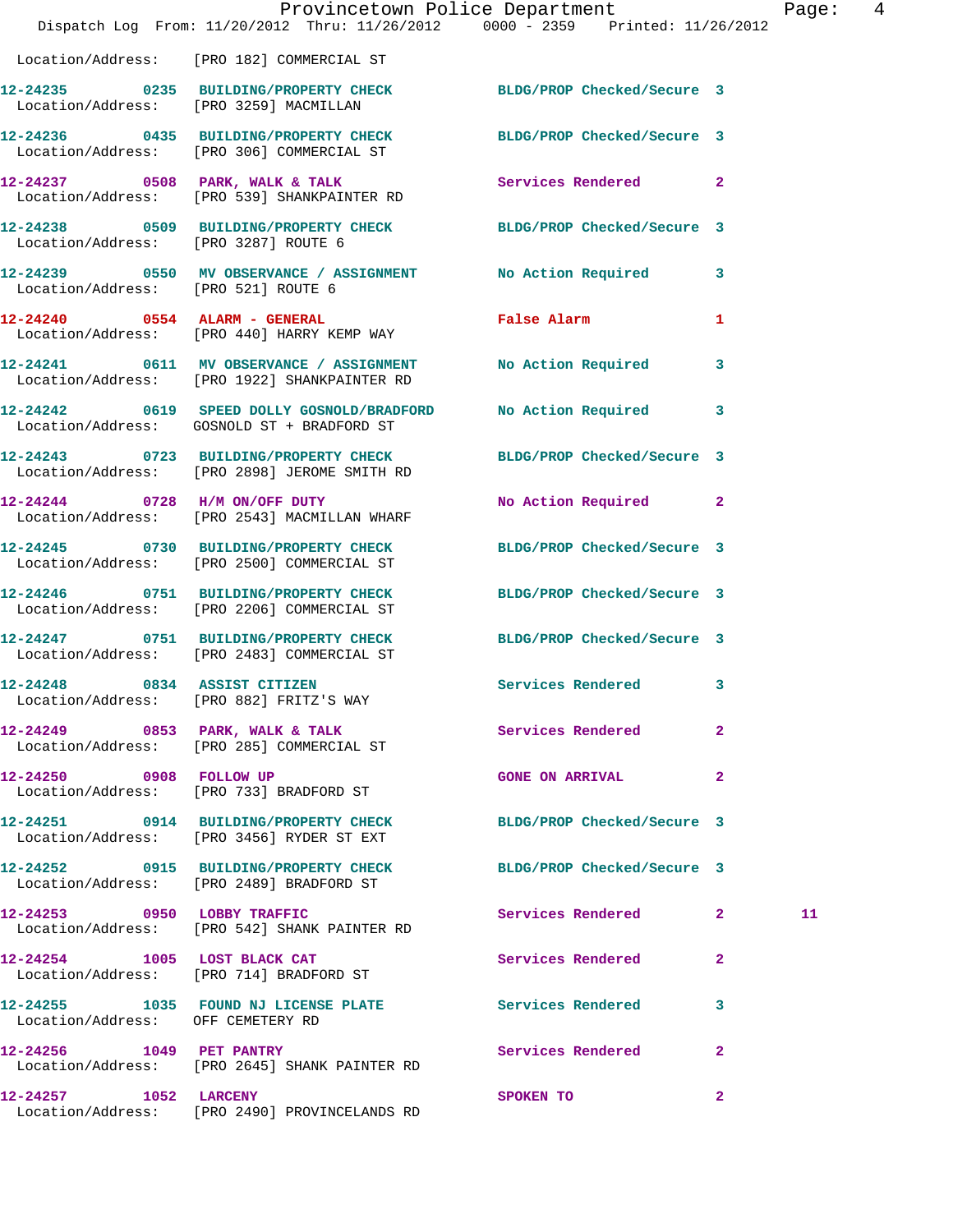|                                                     | Provincetown Police Department The Page: 5<br>Dispatch Log From: 11/20/2012 Thru: 11/26/2012 0000 - 2359 Printed: 11/26/2012 |                            |              |
|-----------------------------------------------------|------------------------------------------------------------------------------------------------------------------------------|----------------------------|--------------|
| Location/Address: [PRO 3287] ROUTE 6                | 12-24258 1137 BUILDING/PROPERTY CHECK BLDG/PROP Checked/Secure 3                                                             |                            |              |
| Location/Address: [PRO 571] ALDEN ST                | 12-24259 1159 BUILDING/PROPERTY CHECK BLDG/PROP Checked/Secure 3                                                             |                            |              |
|                                                     | 12-24260 1216 BUILDING/PROPERTY CHECK BLDG/PROP Checked/Secure 3<br>Location/Address: [PRO 2483] COMMERCIAL ST               |                            |              |
|                                                     | 12-24261 1334 MV COMPLAINT Citation/Warning Issued 2<br>Location/Address: [PRO 105] COMMERCIAL ST                            |                            |              |
| Location/Address: [PRO 2521] ROUTE 6                | 12-24262 1351 MV OBSERVANCE / ASSIGNMENT No Action Required 3                                                                |                            |              |
|                                                     | 12-24263 1403 MV STOP<br>Location/Address: [PRO 2521] ROUTE 6                                                                | <b>VERBAL WARNING</b>      | 3            |
|                                                     | 12-24264 1415 SPEED DOLLY CHECK<br>Location/Address: GOSNOLD ST + BRADFORD ST                                                | Services Rendered 3        |              |
|                                                     | 12-24265 1423 LOST BLK TRI FOLD WALLET Services Rendered<br>Location/Address: [PRO 542] SHANK PAINTER RD                     |                            | 3            |
|                                                     | 12-24266 1528 PARKING COMPLAINT / GENERAL GONE ON ARRIVAL 3<br>Location/Address: CONANT ST + COMMERCIAL ST                   |                            |              |
|                                                     | 12-24267 1532 AIRCRAFT<br>Location/Address: [PRO 516] RACE POINT RD                                                          | Services Rendered          | $\mathbf{2}$ |
|                                                     | 12-24268 1602 BUILDING/PROPERTY CHECK BLDG/PROP Checked/Secure 3<br>Location/Address: [PRO 2898] JEROME SMITH RD             |                            |              |
|                                                     | 12-24269 1609 ASSIST AGENCY / MUTUAL AID Services Rendered<br>Location: [PRO 3672] TOWN LINE                                 |                            | $\mathbf{3}$ |
|                                                     | 12-24270 1626 SPEED DOLLY ASSIGNMENT Services Rendered 3<br>Location/Address: [PRO 542] SHANK PAINTER RD                     |                            |              |
|                                                     | 12-24272 1638 MV OBSERVANCE / ASSIGNMENT Services Rendered 3<br>Location/Address: [PRO 2521] ROUTE 6                         |                            |              |
| 12-24273 1704 MV STOP<br>Location/Address: SNAIL RD |                                                                                                                              | <b>VERBAL WARNING</b>      |              |
|                                                     | 12-24275 1721 SUSPICIOUS ACTIVITY<br>Location/Address: [PRO 105] COMMERCIAL ST                                               | Services Rendered          | $\mathbf{2}$ |
|                                                     | 12-24276 1759 BUILDING/PROPERTY CHECK<br>Location/Address: [PRO 16] BRADFORD ST                                              | BLDG/PROP Checked/Secure 3 |              |
|                                                     | 12-24277 1810 MISSING PERSON<br>Location/Address: ALDEN ST + BRADFORD ST                                                     | Services Rendered          | 1            |
|                                                     | 12-24278 1838 BUILDING/PROPERTY CHECK<br>Location/Address: [PRO 391] COMMERCIAL ST                                           | Services Rendered 3        |              |
|                                                     | 12-24280 1952 BUILDING/PROPERTY CHECK<br>Location/Address: [PRO 175] COMMERCIAL ST                                           | BLDG/PROP Checked/Secure 3 |              |
|                                                     | 12-24281 2057 BUILDING/PROPERTY CHECK<br>Location/Address: [PRO 306] COMMERCIAL ST                                           | BLDG/PROP Checked/Secure 3 |              |
| Location/Address: [PRO 564] BAYBERRY                | 12-24282 2108 BUILDING/PROPERTY CHECK Services Rendered                                                                      |                            | 3            |
|                                                     | 12-24283 2137 BUILDING/PROPERTY CHECK BLDG/PROP Checked/Secure 3<br>Location/Address: [PRO 519] RACE POINT RD                |                            |              |
| Location/Address: [PRO 433] RYDER ST                | 12-24284 2211 BUILDING/PROPERTY CHECK BLDG/PROP Checked/Secure 3                                                             |                            |              |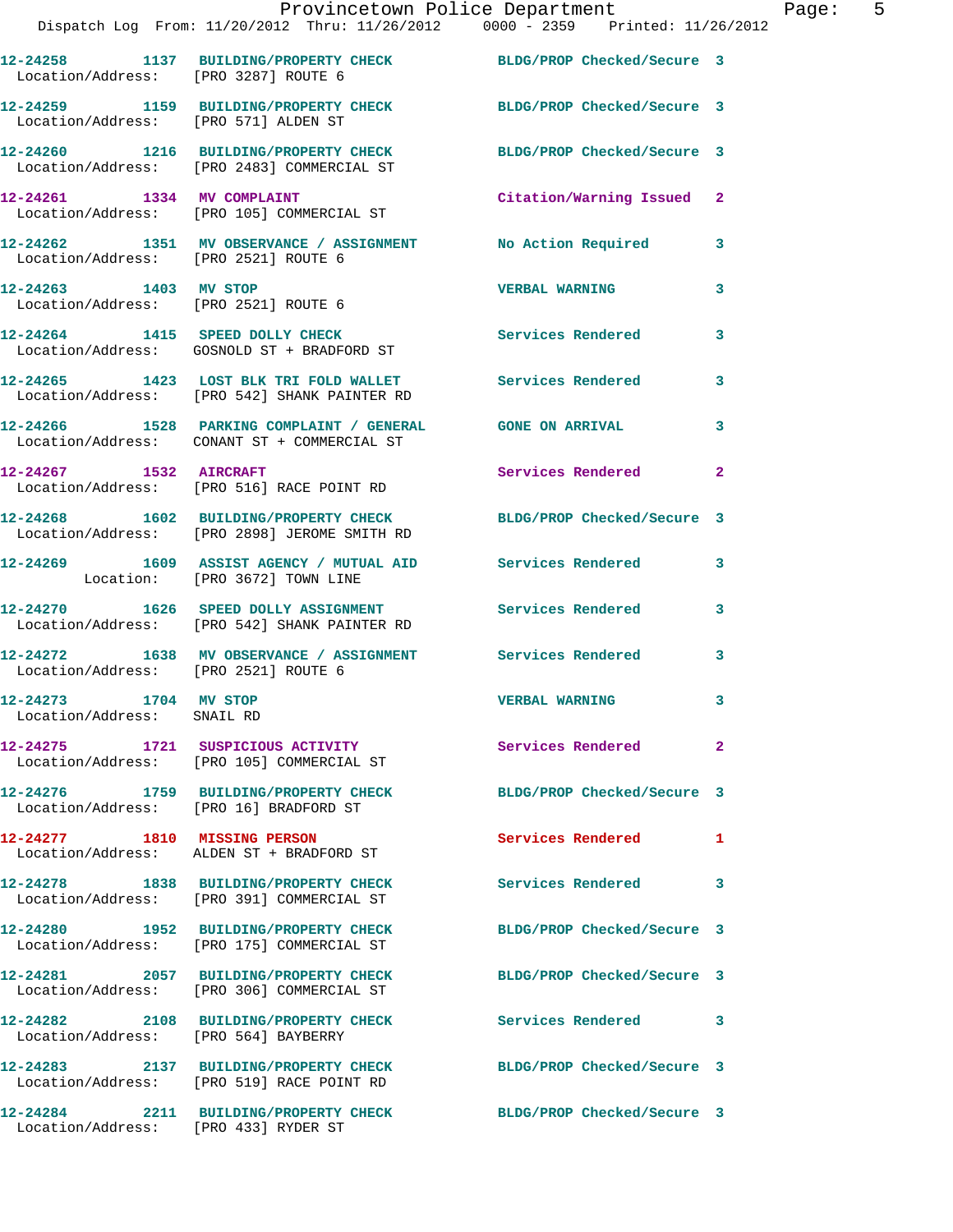|                                                                 | 12-24285 2313 BUILDING/PROPERTY CHECK BLDG/PROP Checked/Secure 3<br>Location/Address: [PRO 530] SHANK PAINTER RD |                            |                                |  |
|-----------------------------------------------------------------|------------------------------------------------------------------------------------------------------------------|----------------------------|--------------------------------|--|
| Location/Address: [PRO 444] HIGH POLE                           | 12-24286 2314 BUILDING/PROPERTY CHECK BLDG/PROP Checked/Secure 3                                                 |                            |                                |  |
| 12-24287 2317 MV STOP                                           | Location/Address: [PRO 105] COMMERCIAL ST                                                                        | <b>VERBAL WARNING</b>      | 3                              |  |
| Location/Address: [PRO 564] BAYBERRY                            | 12-24288 2331 BUILDING/PROPERTY CHECK BLDG/PROP Checked/Secure 3                                                 |                            |                                |  |
|                                                                 | $12-24289$ 2343 PARK, WALK & TALK<br>Location/Address: COMMERCIAL ST + STANDISH ST                               | <b>Services Rendered</b>   | $\overline{2}$                 |  |
| 12-24290 2348 BAR CHECK                                         | Location/Address: [PRO 272] COMMERCIAL ST                                                                        | Services Rendered          | $\overline{2}$                 |  |
|                                                                 | 12-24291 2349 BAR CHECK<br>Location/Address: [PRO 3443] COMMERCIAL ST                                            | <b>Services Rendered</b>   | $\overline{2}$                 |  |
| 12-24292 2358 MV STOP                                           | Location/Address: COMMERCIAL ST + PEARL ST                                                                       | <b>VERBAL WARNING</b>      | 3                              |  |
| For Date: $11/22/2012$ - Thursday                               |                                                                                                                  |                            |                                |  |
| 12-24293 0015 BAR CHECK<br>Location/Address: [PRO 424] COURT ST |                                                                                                                  | Services Rendered          | $\overline{2}$                 |  |
| 12-24294 0019 BAR CHECK<br>Location/Address: [PRO 80] CARVER ST |                                                                                                                  | <b>Services Rendered</b>   | $\mathbf{2}$                   |  |
| Location/Address: BRADFORD ST                                   | 12-24296 0019 MEDICAL EMERGENCY                                                                                  | Services Rendered          | 1                              |  |
|                                                                 | 12-24295 0025 MV STOP<br>Location/Address: [PRO 105] COMMERCIAL ST                                               | <b>VERBAL WARNING</b>      | 3                              |  |
|                                                                 | 12-24301 0035 911 TEST CALLS<br>Location/Address: [PRO 542] SHANK PAINTER RD                                     | Services Rendered          | 1                              |  |
| 12-24297 0045 MV STOP<br>Location/Address: CEMETERY RD          |                                                                                                                  | <b>VERBAL WARNING</b>      | 3                              |  |
| 12-24298 0047 BAR CHECK                                         | Location/Address: [PRO 484] MASONIC PL                                                                           | Services Rendered          | 2                              |  |
|                                                                 | 12-24299 0057 MV OBSERVANCE / ASSIGNMENT Services Rendered<br>Location/Address: BRADFORD ST + STANDISH ST        |                            | 3                              |  |
|                                                                 | 12-24300 0100 BUILDING/PROPERTY CHECK BLDG/PROP Checked/Secure 3<br>Location/Address: [PRO 175] COMMERCIAL ST    |                            |                                |  |
|                                                                 | 12-24302 0106 LOBBY TRAFFIC<br>Location/Address: [PRO 542] SHANK PAINTER RD                                      | <b>Services Rendered</b>   | $\mathbf{2}$<br>$\overline{4}$ |  |
| 12-24303 0130 MV STOP                                           | Location/Address: BRADFORD ST + PLEASANT ST                                                                      | <b>VERBAL WARNING</b>      | 3                              |  |
|                                                                 | 12-24304 0142 BUILDING/PROPERTY CHECK<br>Location/Address: [PRO 2490] PROVINCELANDS RD                           | BLDG/PROP Checked/Secure 3 |                                |  |
| 12-24305 0148 ASSIST CITIZEN                                    | Location/Address: [PRO 3443] COMMERCIAL ST                                                                       | Services Rendered          | 3                              |  |
|                                                                 | 12-24306 0157 MV COMPLAINT<br>Location/Address: STANDISH AVE + BRADFORD ST                                       | <b>GONE ON ARRIVAL</b>     | 2                              |  |
|                                                                 | 12-24307 0208 BUILDING/PROPERTY CHECK BLDG/PROP Checked/Secure 3                                                 |                            |                                |  |
|                                                                 |                                                                                                                  |                            |                                |  |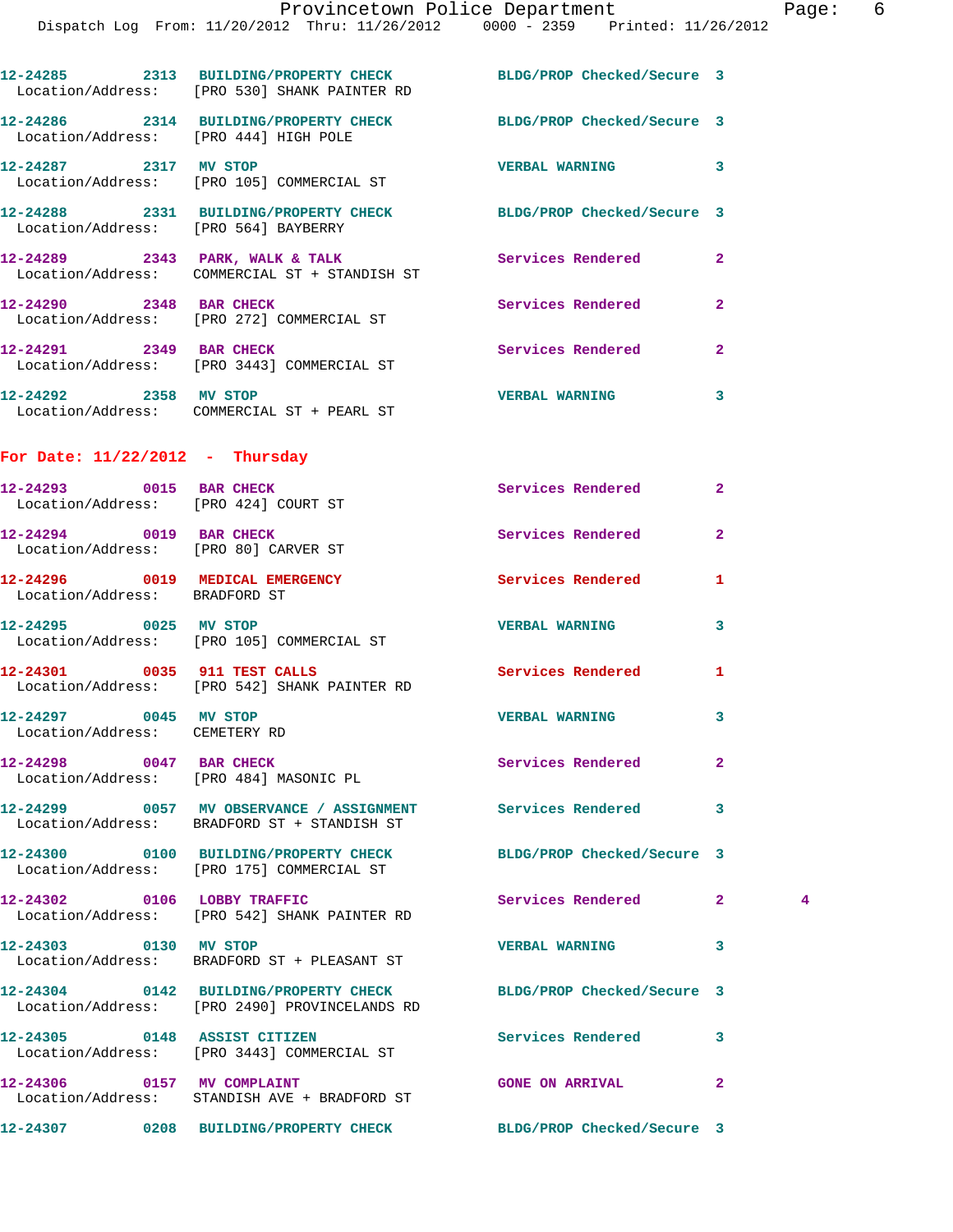|                                        | Provincetown Police Department<br>Dispatch Log From: 11/20/2012 Thru: 11/26/2012 0000 - 2359 Printed: 11/26/2012 |                            |              |
|----------------------------------------|------------------------------------------------------------------------------------------------------------------|----------------------------|--------------|
|                                        | Location/Address: [PRO 1646] WINSLOW ST                                                                          |                            |              |
|                                        | 12-24308 0214 BUILDING/PROPERTY CHECK BLDG/PROP Checked/Secure 3<br>Location/Address: [PRO 3256] COMMERCIAL ST   |                            |              |
| Location/Address: BRADFORD ST          | 12-24309 0218 MV OBSERVANCE / ASSIGNMENT Services Rendered                                                       |                            | 3            |
| 12-24310 0323 911 GENERAL              | Location/Address: [PRO 542] SHANK PAINTER RD                                                                     | <b>Services Rendered</b>   | 1            |
| Location/Address: [PRO 526] RYDER ST   | 12-24311 0503 BUILDING/PROPERTY CHECK BLDG/PROP Checked/Secure 3                                                 |                            |              |
|                                        | 12-24312 0508 BUILDING/PROPERTY CHECK BLDG/PROP Checked/Secure 3<br>Location/Address: [PRO 545] SHANK PAINTER RD |                            |              |
|                                        | 12-24313 0514 BUILDING/PROPERTY CHECK BLDG/PROP Checked/Secure 3<br>Location/Address: [PRO 519] RACE POINT RD    |                            |              |
|                                        | 12-24314 0556 FLIGHT COVERAGE<br>Location/Address: [PRO 516] RACE POINT RD                                       | Services Rendered          | $\mathbf{2}$ |
|                                        | 12-24315 0609 BUILDING/PROPERTY CHECK<br>Location/Address: [PRO 182] COMMERCIAL ST                               | BLDG/PROP Checked/Secure 3 |              |
| Location/Address: [PRO 42] BRADFORD ST | 12-24316 0628 SPEED DOLLY ASSIGNMENT                                                                             | Services Rendered          | 3            |
|                                        | 12-24317 0749 BUILDING/PROPERTY CHECK<br>Location/Address: [PRO 2898] JEROME SMITH RD                            | BLDG/PROP Checked/Secure 3 |              |
|                                        | 12-24318 0752 SUSPICIOUS ACTIVITY<br>Location/Address: [PRO 1778] SHANK PAINTER RD                               | Services Rendered          | $\mathbf{2}$ |
|                                        | 12-24319 0816 GENERAL INFO                                                                                       | No Action Required         | 3            |
| Location/Address: [PRO 571] ALDEN ST   | 12-24320 0959 BUILDING/PROPERTY CHECK                                                                            | BLDG/PROP Checked/Secure 3 |              |
|                                        | 12-24321 1119 MEDICAL EMERGENCY/DOT Transported to Hospital 1<br>Location/Address: [PRO 3222] ALDEN ST           |                            |              |
|                                        | 12-24322 1123 BUILDING/PROPERTY CHECK BLDG/PROP Checked/Secure 3<br>Location/Address: [PRO 2898] JEROME SMITH RD |                            |              |
| 12-24323 1137 COMPLAINT                | Location/Address: [PRO 1181] COMMERCIAL ST                                                                       | Could Not Locate           | 3            |
|                                        | 12-24324 1232 ASSIST AGENCY / MUTUAL AID Services Rendered<br>Location/Address: [PRO 2490] PROVINCELANDS RD      |                            | 3            |
|                                        | 12-24325 1432 BUILDING/PROPERTY CHECK<br>Location/Address: [PRO 3163] WINTHROP ST                                | BLDG/PROP Checked/Secure 3 |              |
|                                        | 12-24326 1604 CARBON MONOXIDE ALARM<br>Location/Address: [PRO 1013] NELSON AVE                                   | False Alarm                | 1            |
|                                        | 12-24327 1630 BUILDING/PROPERTY CHECK BLDG/PROP Checked/Secure 3<br>Location/Address: [PRO 2483] COMMERCIAL ST   |                            |              |
| 12-24328 1836 LOOSE DOG                | Location/Address: BRADFORD ST + HOWLAND ST                                                                       | No Action Required         | $\mathbf{2}$ |
| Location/Address: [PRO 444] HIGH POLE  | 12-24329 1935 BUILDING/PROPERTY CHECK BLDG/PROP Checked/Secure 3                                                 |                            |              |
| 12-24330 1946 911 TEST CALLS           | Location/Address: [PRO 542] SHANK PAINTER RD                                                                     | Services Rendered          | 1            |
| 12-24331 2206 MV DISABLED              |                                                                                                                  | Services Rendered          | $\mathbf{2}$ |

Page: 7<br>2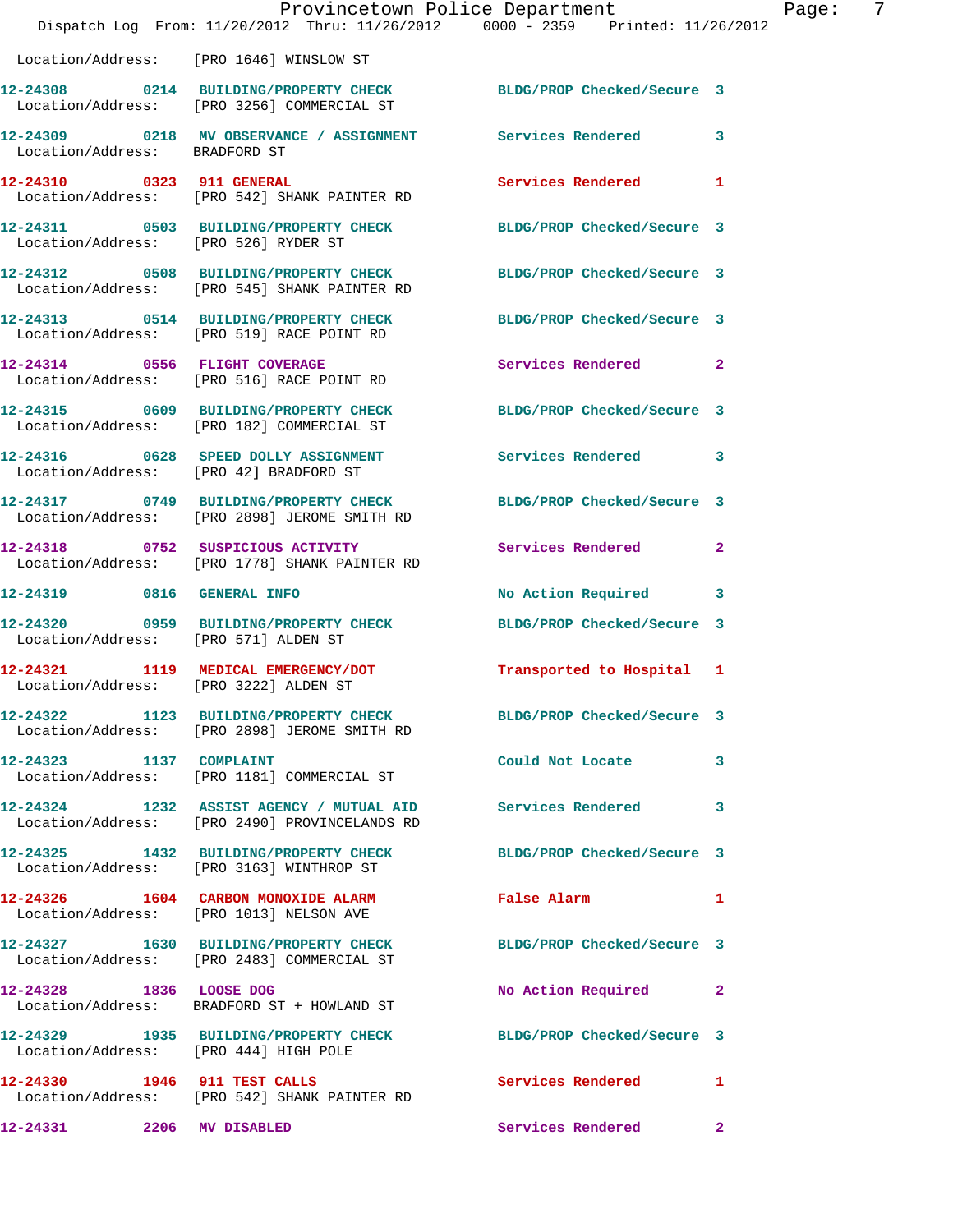|                                                       | Dispatch Log From: 11/20/2012 Thru: 11/26/2012 0000 - 2359 Printed: 11/26/2012                                   | Provincetown Police Department |   | Page: 8 |  |
|-------------------------------------------------------|------------------------------------------------------------------------------------------------------------------|--------------------------------|---|---------|--|
|                                                       | Location/Address: CENTER ST + COMMERCIAL ST                                                                      |                                |   |         |  |
| 12-24332 2224 FOLLOW UP<br>Location/Address: ALDEN ST |                                                                                                                  | Services Rendered 2            |   |         |  |
| For Date: $11/23/2012$ - Friday                       |                                                                                                                  |                                |   |         |  |
|                                                       | 12-24333 0022 BUILDING/PROPERTY CHECK BLDG/PROP Checked/Secure 3<br>Location/Address: [PRO 1638] COMMERCIAL ST   |                                |   |         |  |
| 12-24334 0029 MV STOP                                 | Location/Address: BRADFORD ST + MILLER HILL RD                                                                   | VERBAL WARNING 3               |   |         |  |
|                                                       | 12-24335 0038 BUILDING/PROPERTY CHECK BLDG/PROP Checked/Secure 3<br>Location/Address: [PRO 530] SHANKPAINTER RD  |                                |   |         |  |
|                                                       | 12-24336 0050 MV OBSERVANCE / ASSIGNMENT Services Rendered 3<br>Location/Address: [PRO 3004] BRADFORD ST         |                                |   |         |  |
| 12-24337 0059 LOBBY TRAFFIC                           | Location/Address: [PRO 542] SHANK PAINTER RD                                                                     | Services Rendered 2            |   | 17      |  |
| Location/Address: [PRO 444] HIGH POLE                 | 12-24338 0151 BUILDING/PROPERTY CHECK BLDG/PROP Checked/Secure 3                                                 |                                |   |         |  |
|                                                       | 12-24339 0257 BUILDING/PROPERTY CHECK BLDG/PROP Checked/Secure 3<br>Location/Address: [PRO 545] SHANK PAINTER RD |                                |   |         |  |
| Location/Address: [PRO 3287] ROUTE 6                  | 12-24340 0259 BUILDING/PROPERTY CHECK BLDG/PROP Checked/Secure 3                                                 |                                |   |         |  |
|                                                       | 12-24342 0332 BUILDING/PROPERTY CHECK<br>Location/Address: [PRO 175] COMMERCIAL ST                               | BLDG/PROP Checked/Secure 3     |   |         |  |
| Location/Address: [PRO 512] PRINCE ST                 | 12-24343 0458 BUILDING/PROPERTY CHECK BLDG/PROP Checked/Secure 3                                                 |                                |   |         |  |
|                                                       | 12-24344 0506 BUILDING/PROPERTY CHECK<br>Location/Address: [PRO 1646] WINSLOW ST                                 | BLDG/PROP Checked/Secure 3     |   |         |  |
| Location/Address: [PRO 571] ALDEN ST                  | 12-24345 0546 BUILDING/PROPERTY CHECK BLDG/PROP Checked/Secure 3                                                 |                                |   |         |  |
|                                                       | 12-24346 0606 BUILDING/PROPERTY CHECK BLDG/PROP Checked/Secure 3<br>Location/Address: [PRO 3259] MACMILLAN WHARF |                                |   |         |  |
| Location/Address: [PRO 3287] ROUTE 6                  | 12-24347 0609 BUILDING/PROPERTY CHECK BLDG/PROP Checked/Secure 3                                                 |                                |   |         |  |
|                                                       | 12-24348 0755 BUILDING/PROPERTY CHECK BLDG/PROP Checked/Secure 3<br>Location/Address: [PRO 1646] WINSLOW ST      |                                |   |         |  |
|                                                       | 12-24349 0800 PARKING COMPLAINT / GENERAL SPOKEN TO<br>Location/Address: [PRO 105] COMMERCIAL ST                 |                                | 3 |         |  |
| Location/Address: [PRO 2521] ROUTE 6                  | 12-24350 0850 MV OBSERVANCE / ASSIGNMENT Services Rendered 3                                                     |                                |   |         |  |
| 12-24351 0859 MV STOP                                 | Location/Address: [PRO 2513] ROUTE 6                                                                             | VERBAL WARNING 3               |   |         |  |
| Location/Address: [PRO 2513] ROUTE 6                  | 12-24352 0913 MV STOP                                                                                            | VERBAL WARNING 3               |   |         |  |
|                                                       | 12-24353 1013 PARK, WALK & TALK 3 Services Rendered 2<br>Location/Address: [PRO 105] COMMERCIAL ST               |                                |   |         |  |
|                                                       | 12-24354 1038 MEDICAL EMERGENCY/DOT Transported to Hospital 1<br>Location/Address: [PRO 440] HARRY KEMP WAY      |                                |   |         |  |
|                                                       |                                                                                                                  |                                |   |         |  |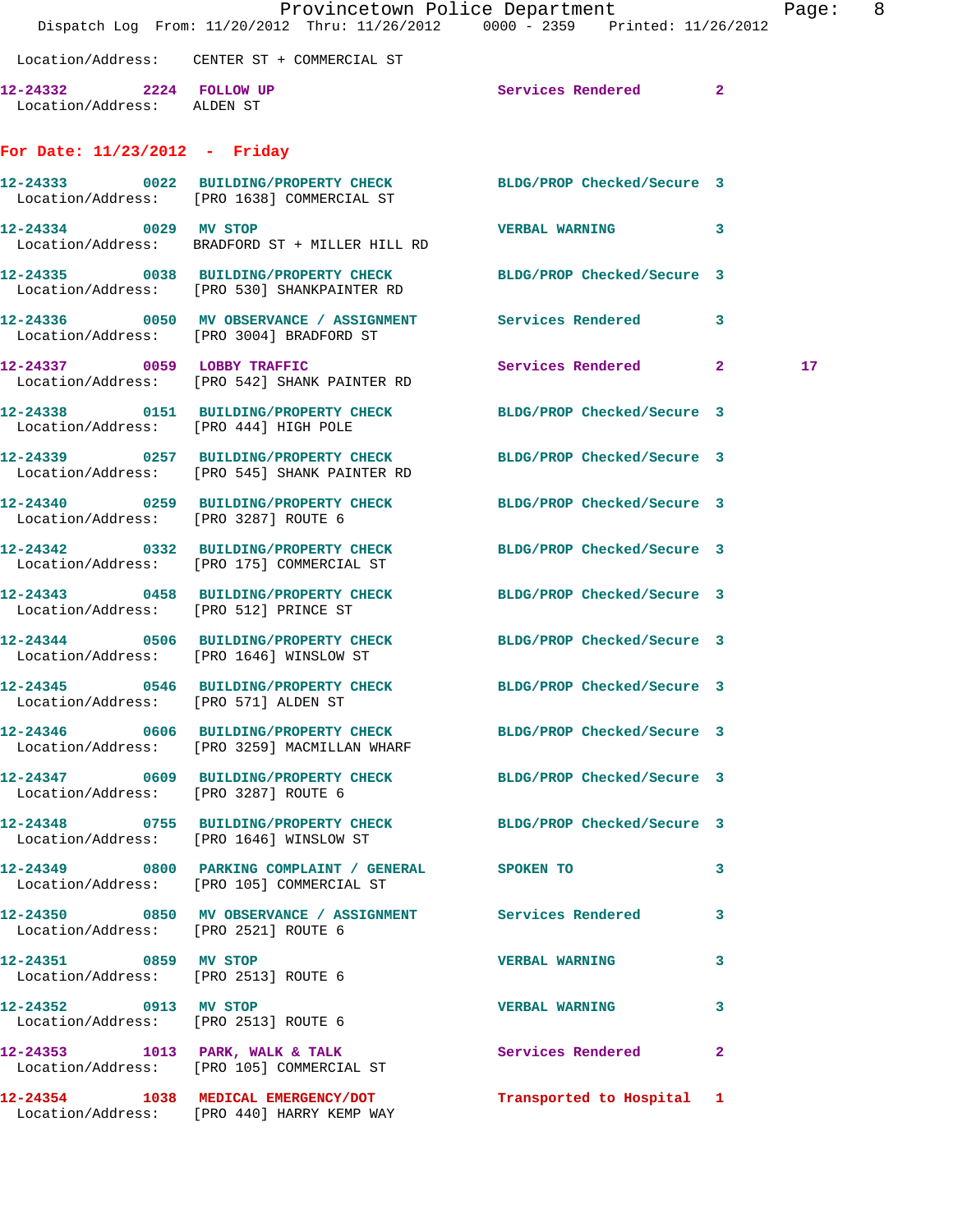|                                                                   | Provincetown Police Department<br>Dispatch Log From: 11/20/2012 Thru: 11/26/2012 0000 - 2359 Printed: 11/26/2012     |                                       |                         | Page: 9 |  |
|-------------------------------------------------------------------|----------------------------------------------------------------------------------------------------------------------|---------------------------------------|-------------------------|---------|--|
|                                                                   | 12-24355 1055 PARK, WALK & TALK Services Rendered 2<br>Location/Address: [PRO 2490] PROVINCELANDS RD                 |                                       |                         |         |  |
|                                                                   | 12-24356 1126 H/M INQUIRY Services Rendered 2<br>Location/Address: [PRO 3259] MACMILLAN WHARF                        |                                       |                         |         |  |
|                                                                   | 12-24358 1355 ASSIST AGENCY / MUTUAL AID Services Rendered 3<br>Location/Address: [PRO 3260] BRADFORD ST EXT         |                                       |                         |         |  |
| 12-24359 1405 MV STOP                                             | Location/Address: CONWELL ST + OLD ANN PAGE WAY                                                                      | <b>VERBAL WARNING</b>                 | 3                       |         |  |
|                                                                   | 12-24360 1428 BUILDING/PROPERTY CHECK BLDG/PROP Checked/Secure 3<br>Location/Address: [PRO 519] RACE POINT RD        |                                       |                         |         |  |
|                                                                   | 12-24361 1454 MV ACCIDENT/MINOR GONE ON ARRIVAL 1<br>Location/Address: [PRO 526] RYDER ST EXT                        |                                       |                         |         |  |
|                                                                   | 12-24362 1525 FOLLOW UP<br>Location/Address: [PRO 2550] ALDEN ST                                                     | <b>GONE ON ARRIVAL</b> 2              |                         |         |  |
| Location: WEST ROAM                                               | 12-24363 1535 PARK, WALK & TALK 1988 Services Rendered                                                               |                                       | $\overline{2}$          |         |  |
| Location/Address: [PRO 2521] ROUTE 6                              | 12-24364 1540 MV OBSERVANCE / ASSIGNMENT Services Rendered 3                                                         |                                       |                         |         |  |
| Location/Address: [PRO 2479] ROUTE 6                              | 12-24365 1548 MV STOP                                                                                                | <b>VERBAL WARNING</b>                 | 3                       |         |  |
|                                                                   | 12-24366 1554 MV OBSERVANCE / ASSIGNMENT Services Rendered 3<br>Location/Address: SHANK PAINTER RD + JEROME SMITH RD |                                       |                         |         |  |
|                                                                   | 12-24367 1557 MV STOP<br>Location/Address: [PRO 539] SHANK PAINTER RD                                                | <b>VERBAL WARNING</b>                 | 3                       |         |  |
| 12-24368 1616 MV STOP                                             | Location/Address: [PRO 537] SHANK PAINTER RD                                                                         | <b>VERBAL WARNING</b>                 | 3                       |         |  |
|                                                                   | 12-24369 1745 MV COMPLAINT<br>Location/Address: [PRO 385] COMMERCIAL ST                                              | Services Rendered 2                   |                         |         |  |
| 12-24370 1753 MV COMPLAINT                                        | Location/Address: [PRO 1997] COMMERCIAL ST                                                                           | <b>Example 2018</b> Services Rendered |                         |         |  |
| Location/Address: [PRO 2521] ROUTE 6                              | 12-24371 1810 MV OBSERVANCE / ASSIGNMENT Services Rendered                                                           |                                       | $\mathbf{3}$            |         |  |
| 12-24372 1813 MV STOP                                             | Location/Address: BANGS ST + COMMERCIAL ST                                                                           | <b>VERBAL WARNING</b>                 | 3                       |         |  |
| 12-24373 1827 MV STOP<br>Location/Address: [PRO 2479] ROUTE 6     |                                                                                                                      | <b>VERBAL WARNING</b>                 | 3                       |         |  |
| 12-24374 1903 LARCENY<br>Location/Address: [PRO 49] BRADFORD ST   |                                                                                                                      | Investigated                          | $\mathbf{2}$            |         |  |
| 12-24375 1914 FOLLOW UP<br>Location/Address: [PRO 49] BRADFORD ST |                                                                                                                      | <b>GONE ON ARRIVAL</b>                | $\mathbf{2}$            |         |  |
| 12-24376 1919 MV STOP                                             | Location/Address: [PRO 3004] BRADFORD ST                                                                             | Citation/Warning Issued 3             |                         |         |  |
| 12-24377 1937 FOLLOW UP                                           | Location/Address: [PRO 144] COMMERCIAL ST                                                                            | Services Rendered                     | $\mathbf{2}$            |         |  |
| 12-24378 2006 FOLLOW UP                                           | Location/Address: [PRO 204] COMMERCIAL ST                                                                            | Services Rendered                     | $\mathbf{2}$            |         |  |
|                                                                   | 12-24379 2014 ASSIST CITIZEN<br>Location/Address: [PRO 1650] BRADFORD ST EXT                                         | Services Rendered                     | $\overline{\mathbf{3}}$ |         |  |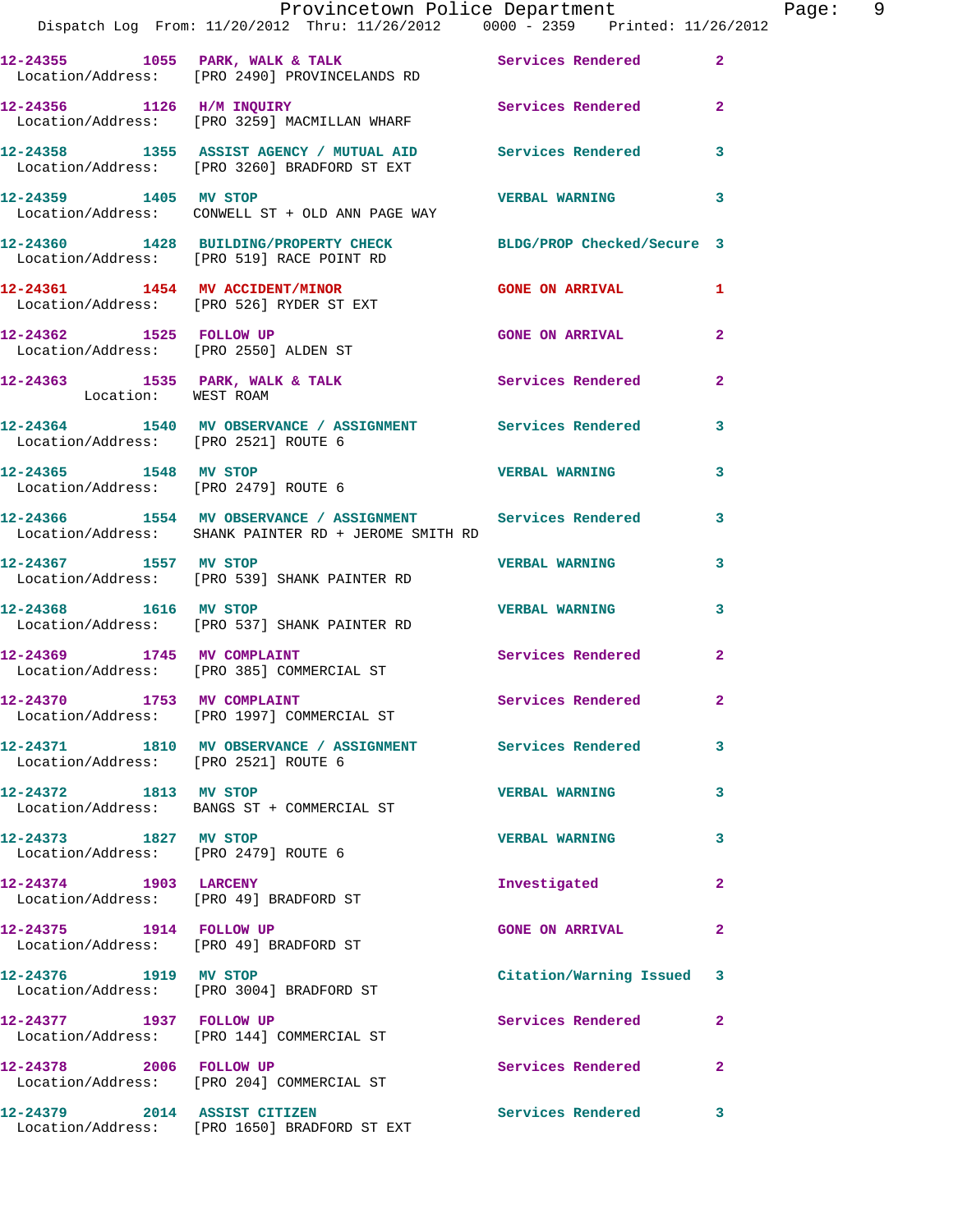|                                   | 12-24380 2040 DISTURBANCE<br>Location/Address: [PRO 2577] BRADFORD ST                                      | Services Rendered 1        |              |    |
|-----------------------------------|------------------------------------------------------------------------------------------------------------|----------------------------|--------------|----|
|                                   | 12-24381 2048 BUILDING/PROPERTY CHECK<br>Location/Address: [PRO 3317] CEMETERY RD                          | BLDG/PROP Checked/Secure 3 |              |    |
|                                   | 12-24382 2227 BUILDING/PROPERTY CHECK<br>Location/Address: [PRO 2483] COMMERCIAL ST                        | Services Rendered 3        |              |    |
| For Date: $11/24/2012$ - Saturday |                                                                                                            |                            |              |    |
|                                   | 12-24383 0005 BUILDING/PROPERTY CHECK<br>Location/Address: [PRO 1638] COMMERCIAL ST                        | BLDG/PROP Checked/Secure 3 |              |    |
|                                   | 12-24384 0036 BUILDING/PROPERTY CHECK<br>Location/Address: [PRO 444] HIGH POLE                             | BLDG/PROP Checked/Secure 3 |              |    |
|                                   | $12-24386$ 0046 VERBAL 90/6 PLATE LIGHT<br>Location/Address: [PRO 3523] BRADFORD ST                        | <b>VERBAL WARNING</b>      | 3            |    |
|                                   | 12-24385 0048 BUILDING/PROPERTY CHECK BLDG/PROP Checked/Secure 3<br>Location/Address: [PRO 2543] MACMILLAN |                            |              |    |
|                                   | 12-24387 0124 911 TEST CALLS<br>Location/Address: [PRO 542] SHANK PAINTER RD                               | Services Rendered          | 1            |    |
|                                   | 12-24388 0256 BUILDING/PROPERTY CHECK<br>Location/Address: [PRO 3030] TIN PAN ALLEY RD                     | Services Rendered 3        |              |    |
|                                   | 12-24389 0350 BUILDING/PROPERTY CHECK<br>Location/Address: [PRO 3306] HEATHER'S                            | BLDG/PROP Checked/Secure 3 |              |    |
|                                   | 12-24390 0352 BUILDING/PROPERTY CHECK<br>Location/Address: [PRO 2206] COMMERCIAL ST                        | BLDG/PROP Checked/Secure 3 |              |    |
|                                   | 12-24392 0356 BUILDING/PROPERTY CHECK BLDG/PROP Checked/Secure 3<br>Location/Address: [PRO 571] ALDEN ST   |                            |              |    |
|                                   | 12-24391 0359 NOISE COMPLAINT/LOUD PARTY VERBAL WARNING<br>Location/Address: [PRO 1621] BRADFORD ST        |                            | 3            |    |
|                                   | 12-24393 0531 BUILDING/PROPERTY CHECK<br>Location/Address: [PRO 545] SHANK PAINTER RD                      | BLDG/PROP Checked/Secure 3 |              |    |
|                                   | 12-24394 0644 INFO SERVICES - LOBBY Services Rendered 2<br>Location/Address: [PRO 542] SHANK PAINTER RD    |                            |              | 11 |
|                                   | 12-24395 0659 ALARM - GENERAL<br>Location/Address: [PRO 440] HARRY KEMP WAY                                | False Alarm                | 1            |    |
|                                   | 12-24396 0747 LOOSE DOG/OWNER LOCATED No Action Required<br>Location/Address: [PRO 3287] ROUTE 6           |                            | $\mathbf{2}$ |    |
|                                   | 12-24397 0749 BUILDING/PROPERTY CHECK BLDG/PROP Checked/Secure 3<br>Location/Address: [PRO 2] ALDEN ST     |                            |              |    |
|                                   | 12-24398 0751 H/M ON/OFF DUTY<br>Location/Address: [PRO 3259] MACMILLAN WHARF                              | Services Rendered          | 2            |    |
|                                   | 12-24399 0808 BUILDING/PROPERTY CHECK<br>Location/Address: [PRO 519] RACE POINT RD                         | BLDG/PROP Checked/Secure 3 |              |    |
|                                   | 12-24400 0831 MEDICAL EMERGENCY<br>Location/Address: [PRO 442] HARRY KEMP WAY                              | Transported to Hospital 1  |              |    |
|                                   | 12-24401 0913 BUILDING/PROPERTY CHECK BLDG/PROP Checked/Secure 3<br>Location/Address: [PRO 564] BAYBERRY   |                            |              |    |
|                                   | 12-24402 0946 MV OBSERVANCE / ASSIGNMENT Services Rendered 3                                               |                            |              |    |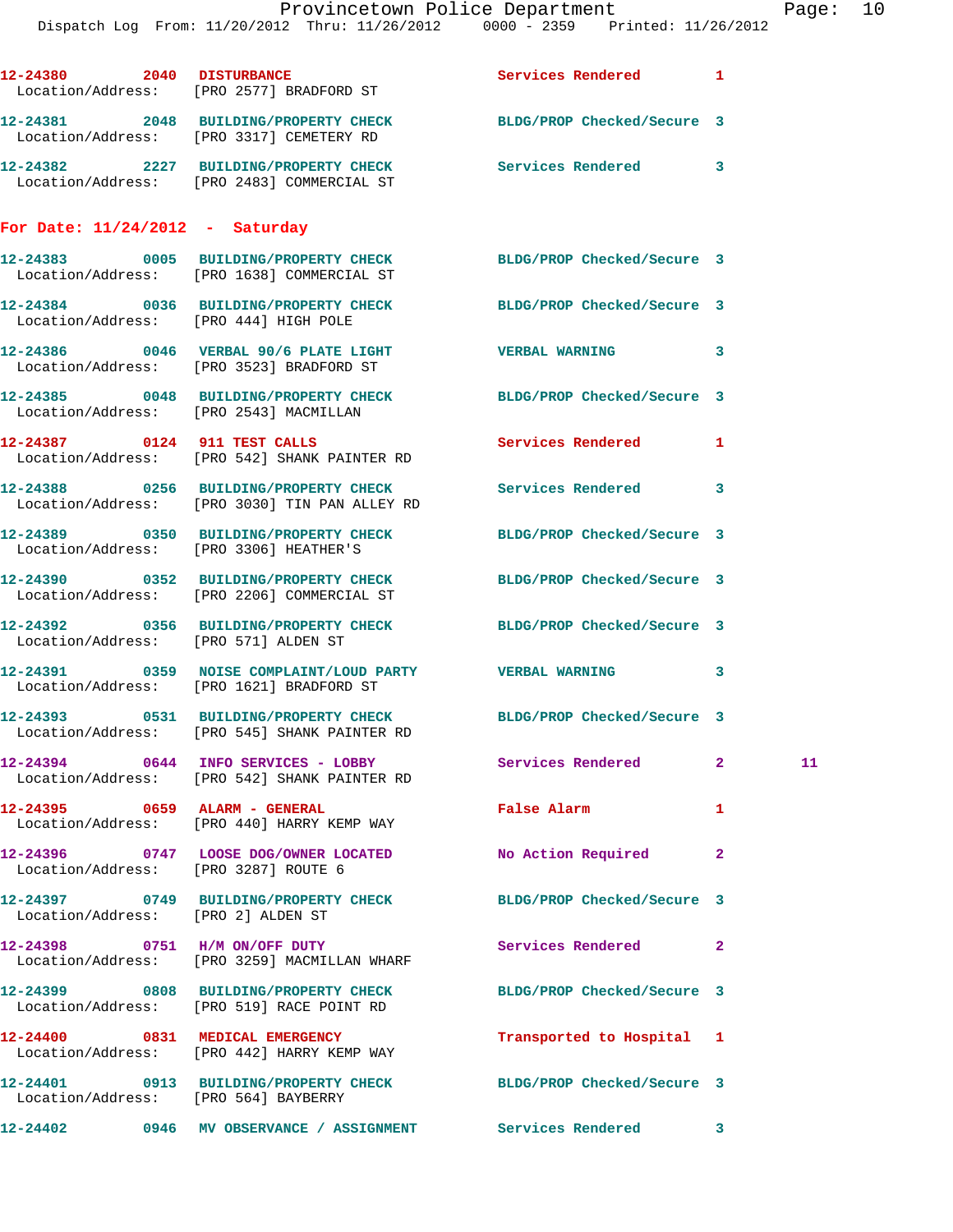|                                                               | Dispatch Log From: 11/20/2012 Thru: 11/26/2012 0000 - 2359 Printed: 11/26/2012                            | Provincetown Police Department                                                                                                                                                                                                 |                | Page: 11 |  |
|---------------------------------------------------------------|-----------------------------------------------------------------------------------------------------------|--------------------------------------------------------------------------------------------------------------------------------------------------------------------------------------------------------------------------------|----------------|----------|--|
| Location/Address: [PRO 2521] ROUTE 6                          |                                                                                                           |                                                                                                                                                                                                                                |                |          |  |
| 12-24403 0959 ANIMAL CALL<br>Location/Address: PLEASANT ST    |                                                                                                           | Could Not Locate 2                                                                                                                                                                                                             |                |          |  |
| 12-24404 1004 MV STOP<br>Location/Address: [PRO 2513] ROUTE 6 |                                                                                                           | <b>VERBAL WARNING</b>                                                                                                                                                                                                          | 3              |          |  |
| 12-24406 1044 FRAUD                                           | Location/Address: [PRO 542] SHANK PAINTER RD                                                              | SPOKEN TO AND TO A RESIDENCE OF A RESIDENCE OF A RESIDENCE OF A RESIDENCE OF A RESIDENCE OF A RESIDENCE OF A RESIDENCE OF A RESIDENCE OF A RESIDENCE OF A RESIDENCE OF A RESIDENCE OF A RESIDENCE OF A RESIDENCE OF A RESIDENC | $\overline{2}$ |          |  |
| Location/Address: [PRO 2543] MACMILLAN                        | 12-24405 1048 BUILDING/PROPERTY CHECK BLDG/PROP Checked/Secure 3                                          |                                                                                                                                                                                                                                |                |          |  |
|                                                               | 12-24407 1102 HAZARDS<br>Location/Address: [PRO 2479] ROUTE 6                                             | Services Rendered 2                                                                                                                                                                                                            |                |          |  |
| Location/Address: HOWLAND ST                                  | 12-24408 1114 MV OBSERVANCE / ASSIGNMENT No Action Required 3                                             |                                                                                                                                                                                                                                |                |          |  |
| 12-24409 1126 MV STOP                                         | Location/Address: COMMERCIAL ST + RYDER ST                                                                | Citation/Warning Issued 3                                                                                                                                                                                                      |                |          |  |
|                                                               | 12-24410 1226 ALARM - GENERAL<br>Location/Address: [PRO 105] COMMERCIAL ST                                | Services Rendered 1                                                                                                                                                                                                            |                |          |  |
|                                                               | 12-24411 1233 PARKING COMPLAINT / GENERAL Services Rendered<br>Location/Address: [PRO 2874] COMMERCIAL ST |                                                                                                                                                                                                                                | 3              |          |  |
|                                                               | 12-24412 1258 KEEP THE PEACE<br>Location/Address: [PRO 2806] BRADFORD ST EXT                              | Services Rendered 2                                                                                                                                                                                                            |                |          |  |
| Location/Address: [PRO 2513] ROUTE 6                          | 12-24413 1309 MV STOP                                                                                     | <b>VERBAL WARNING</b>                                                                                                                                                                                                          | 3              |          |  |
| Location/Address: STANDISH AVE                                | 12-24414 1314 MV OBSERVANCE / ASSIGNMENT Citation/Warning Issued 3                                        |                                                                                                                                                                                                                                |                |          |  |
|                                                               | 12-24415 1324 PERSONNEL IN SCHOOL Services Rendered 3                                                     |                                                                                                                                                                                                                                |                |          |  |
|                                                               | 12-24416 1330 MV STOP<br>Location/Address: BRADFORD ST + HIGH POLE HILL                                   | <b>VERBAL WARNING</b>                                                                                                                                                                                                          | 3              |          |  |
|                                                               | 12-24417 1341 BUILDING/PROPERTY CHECK Services Rendered 3<br>Location/Address: [PRO 2898] JEROME SMITH RD |                                                                                                                                                                                                                                |                |          |  |
|                                                               | 12-24418 1345 COMPLAINT<br>Location/Address: [PRO 1074] PLEASANT ST                                       | Services Rendered 3                                                                                                                                                                                                            |                |          |  |
|                                                               | 12-24419 1356 LOST ORANGE WALLET Services Rendered<br>Location/Address: [PRO 542] SHANK PAINTER RD        |                                                                                                                                                                                                                                | 3              |          |  |
| Location/Address: RYDER ST                                    | 12-24420 1359 PARK, WALK & TALK                                                                           | No Action Required                                                                                                                                                                                                             | $\mathbf{2}$   |          |  |
|                                                               | 12-24421 1405 SUSPICIOUS ACTIVITY 1999 Services Rendered<br>Location/Address: [PRO 512] PRINCE ST         |                                                                                                                                                                                                                                | $\mathbf{2}$   |          |  |
|                                                               | 12-24422 1449 PARKED VEHICLE<br>Location/Address: [PRO 1173] WINTHROP ST                                  | Services Rendered                                                                                                                                                                                                              | $\mathbf{2}$   |          |  |
|                                                               | 12-24423 1530 MV BLOCKING ENTRANCE<br>Location/Address: [PRO 526] RYDER ST EXT                            | Services Rendered                                                                                                                                                                                                              | 3              |          |  |
|                                                               | 12-24424 1627 NO ACTION<br>Location/Address: [PRO 716] BRADFORD ST                                        | No Action Required 3                                                                                                                                                                                                           |                |          |  |
|                                                               | 12-24425 1639 DEFECTIVE LIGHT<br>Location/Address: [PRO 2368] SHANK PAINTER RD                            | <b>VERBAL WARNING</b>                                                                                                                                                                                                          | 3              |          |  |
|                                                               | 12-24426 1642 LIGHTING CEREMONY                                                                           | Services Rendered 3                                                                                                                                                                                                            |                |          |  |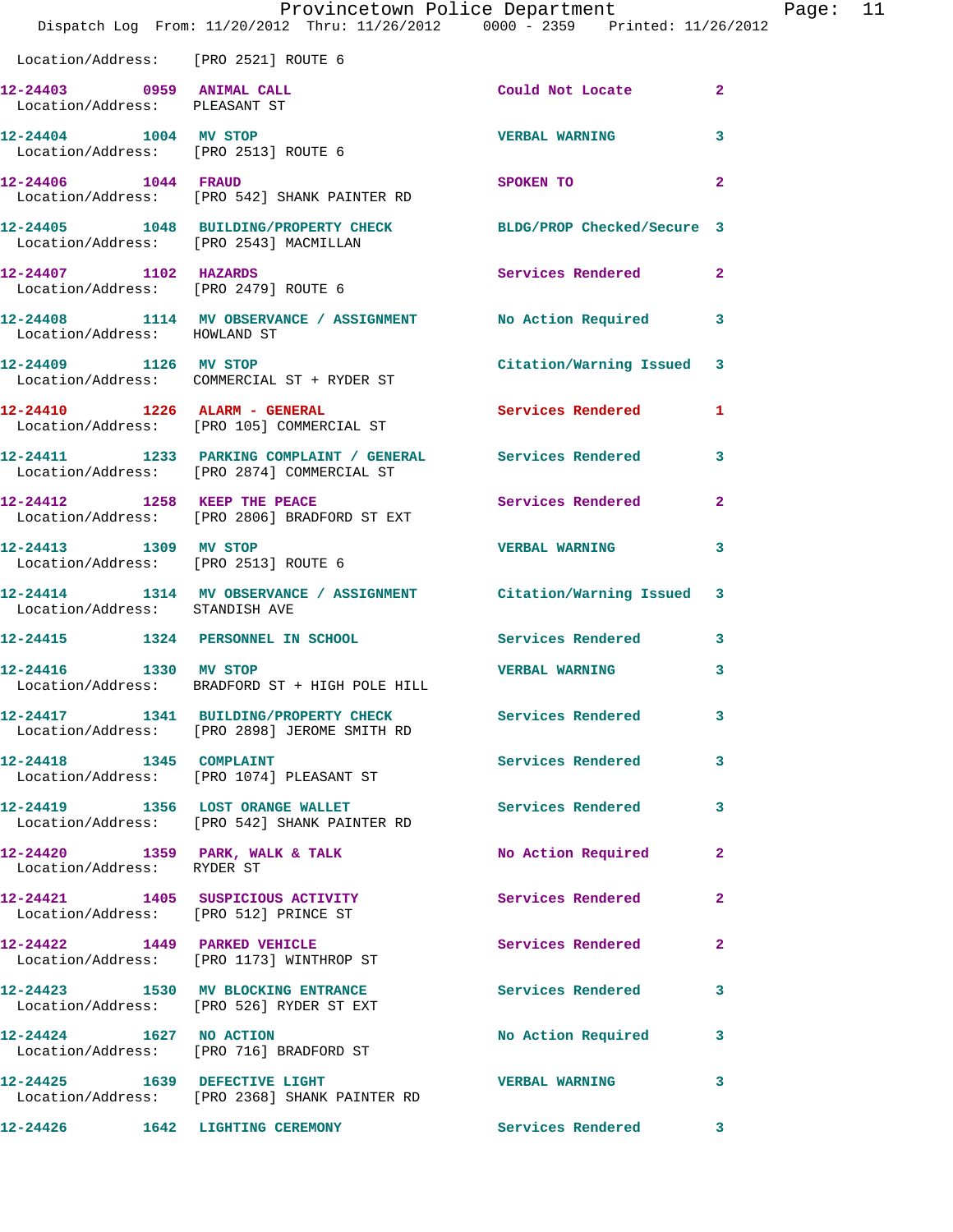|                                        | Provincetown Police Department The Page: 12<br>Dispatch Log From: 11/20/2012 Thru: 11/26/2012 0000 - 2359 Printed: 11/26/2012 |                           |              |    |  |
|----------------------------------------|-------------------------------------------------------------------------------------------------------------------------------|---------------------------|--------------|----|--|
|                                        | Location/Address: [PRO 526] RYDER ST EXT                                                                                      |                           |              |    |  |
| 12-24427 1658 MV STOP                  | Location/Address: [PRO 2513] ROUTE 6                                                                                          | <b>VERBAL WARNING</b>     | 3            |    |  |
| Refer To $P/C$ : 12-357-AR             | 12-24428 1810 OUI ARREST<br>Location/Address: [PRO 182] COMMERCIAL ST                                                         | Arrest(s) Made            | 3            |    |  |
|                                        | 12-24429 1923 599 OUT OF SERVICE                                                                                              | No Action Required 3      |              |    |  |
| 12-24430 2056 DISTURBANCE              | Location/Address: [PRO 2659] BRADFORD ST                                                                                      | Services Rendered         | $\mathbf{1}$ |    |  |
| Location/Address: COMMERCIAL ST        | 12-24431 2308 LOST BROWN WALLET                                                                                               | Services Rendered 3       |              |    |  |
|                                        | 12-24432 2346 BUILDING/PROPERTY CHECK BLDG/PROP Checked/Secure 3<br>Location/Address: [PRO 391] COMMERCIAL ST                 |                           |              |    |  |
| For Date: $11/25/2012$ - Sunday        |                                                                                                                               |                           |              |    |  |
|                                        | 12-24434 0037 BUILDING/PROPERTY CHECK BLDG/PROP Checked/Secure 3<br>Location/Address: [PRO 3296] SHANKPAINTER RD              |                           |              |    |  |
| Location/Address: [PRO 94] BRADFORD ST | 12-24435 0053 MV OBSERVANCE / ASSIGNMENT Services Rendered 3                                                                  |                           |              |    |  |
|                                        | 12-24436  0105 MV OBSERVANCE / ASSIGNMENT Services Rendered<br>Location/Address: [PRO 2577] BRADFORD ST                       |                           | 3            |    |  |
|                                        | 12-24437 0135 BUILDING/PROPERTY CHECK BLDG/PROP Checked/Secure 3<br>Location/Address: [PRO 433] RYDER ST EXT                  |                           |              |    |  |
| Location/Address: SHANKPAINTER RD      | 12-24439 0220 MEDICAL EMERGENCY/UNFOUNDED Services Rendered 1                                                                 |                           |              |    |  |
|                                        | 12-24440 0254 BUILDING/PROPERTY CHECK BLDG/PROP Checked/Secure 3<br>Location/Address: [PRO 105] COMMERCIAL ST                 |                           |              |    |  |
| Location/Address: [PRO 444] HIGH POLE  | 12-24441 0300 BUILDING/PROPERTY CHECK BLDG/PROP Checked/Secure 3                                                              |                           |              |    |  |
|                                        | 12-24442 0545 BUILDING/PROPERTY CHECK BLDG/PROP Checked/Secure 3<br>Location/Address: [PRO 595] BRADFORD ST                   |                           |              |    |  |
|                                        | 12-24443 0650 FOUND SHEEP DOG<br>Location/Address: [PRO 3007] HARRY KEMP WAY                                                  | Services Rendered         | $\mathbf{2}$ |    |  |
|                                        | 12-24444 0710 LOBBY TRAFFIC<br>Location/Address: [PRO 542] SHANK PAINTER RD                                                   | Services Rendered 2       |              | 11 |  |
| Location/Address: [PRO 3222] ALDEN ST  | 12-24445 0746 MEDICAL EMERGENCY/DOT                                                                                           | Transported to Hospital 1 |              |    |  |
|                                        | 12-24446 0749 H/M ON/OFF DUTY<br>Location/Address: [PRO 3259] MACMILLAN WHARF                                                 | Services Rendered         | $\mathbf{2}$ |    |  |
|                                        | 12-24447 0813 FLIGHT COVERAGE<br>Location/Address: [PRO 516] RACE POINT RD                                                    | No Action Required        | 2            |    |  |
|                                        | 12-24448 0833 BUILDING/PROPERTY CHECK BLDG/PROP Checked/Secure 3<br>Location/Address: [PRO 2898] JEROME SMITH RD              |                           |              |    |  |
| Location/Address: [PRO 564] BAYBERRY   | 12-24449 0836 BUILDING/PROPERTY CHECK BLDG/PROP Checked/Secure 3                                                              |                           |              |    |  |
|                                        | 12-24450 1001 REASSURANCE CHECK<br>Location/Address: [PRO 3632] COMMERCIAL ST                                                 | SPOKEN TO                 | 3            |    |  |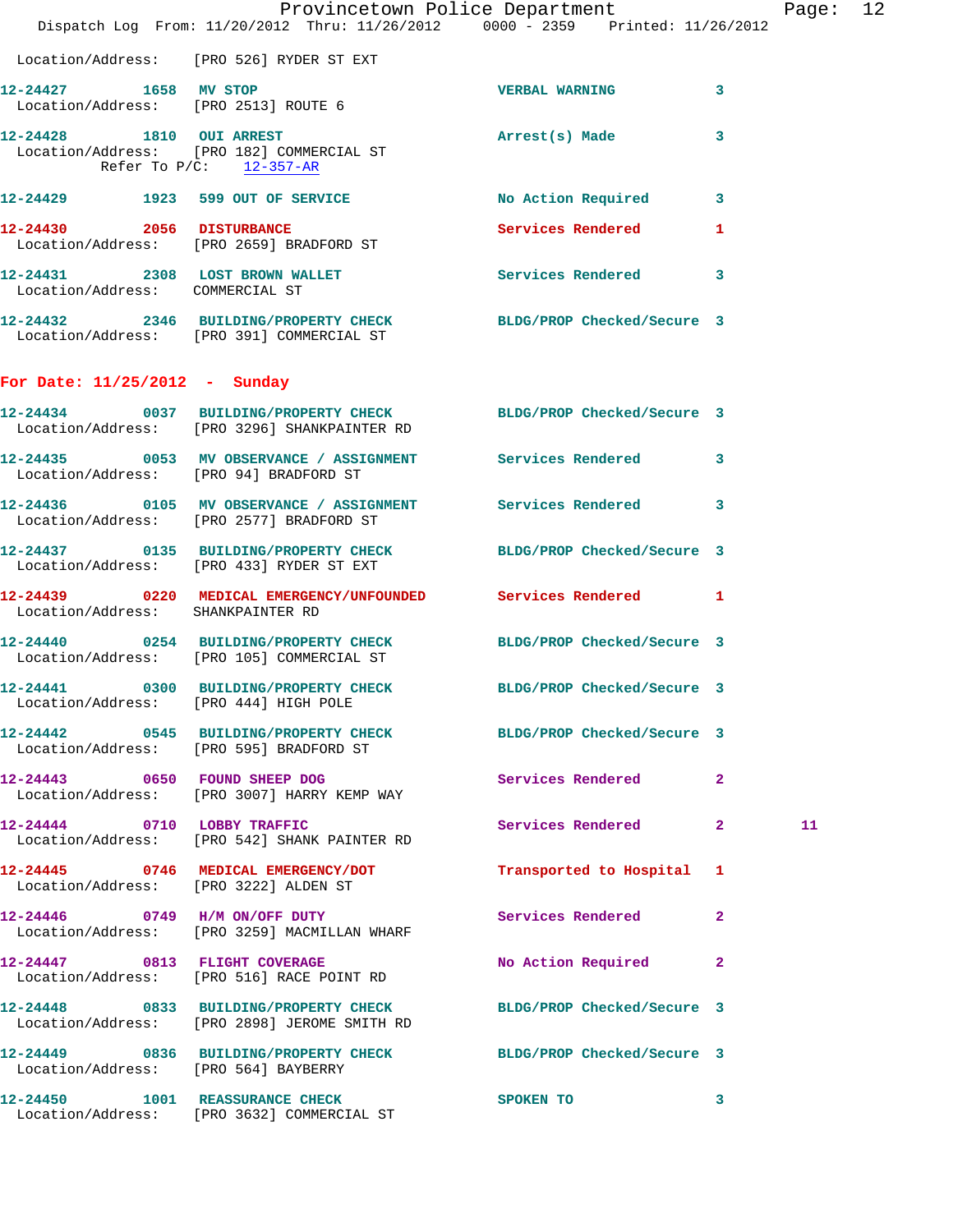|                                                                     | Provincetown Police Department<br>Dispatch Log From: 11/20/2012 Thru: 11/26/2012 0000 - 2359 Printed: 11/26/2012    |                            |                |
|---------------------------------------------------------------------|---------------------------------------------------------------------------------------------------------------------|----------------------------|----------------|
|                                                                     | 12-24451 1005 BUILDING/PROPERTY CHECK BLDG/PROP Checked/Secure 3<br>Location/Address: [PRO 1638] COMMERCIAL ST      |                            |                |
|                                                                     | 12-24452 1013 MV OBSERVANCE / ASSIGNMENT Services Rendered<br>Location/Address: SHANKPAINTER RD + CAPTAIN BERTIE RD |                            | 3              |
| Location/Address: HOWLAND ST                                        | 12-24453 1014 MV OBSERVANCE / ASSIGNMENT Citation/Warning Issued                                                    |                            | 3              |
| 12-24454 1031 MV STOP                                               | Location/Address: BRADFORD ST + KENDALL LN                                                                          | <b>VERBAL WARNING</b>      | 3              |
|                                                                     | 12-24455    1035    ALARM - GENERAL<br>Location/Address: [PRO 2817] COMMODORE AVE                                   | False Alarm                | 1              |
|                                                                     | 12-24456 1045 IN HIGH SCHOOL AFTER HOURS Services Rendered                                                          |                            | 3              |
| 12-24457 1049 COMPLAINT                                             | Location/Address: [PRO 2632] CAPTAIN BERTIE RD                                                                      | SPOKEN TO                  | 3              |
| 12-24458 1146 BIKE GENERAL<br>Location/Address: [PRO 2539] RYDER ST |                                                                                                                     | Services Rendered          | $\mathbf{2}$   |
|                                                                     | 12-24459 1206 BUILDING/PROPERTY CHECK<br>Location/Address: [PRO 16] BRADFORD ST                                     | BLDG/PROP Checked/Secure 3 |                |
| 12-24460 1243 MV STOP                                               | Location/Address: BRADFORD ST + ALDEN ST                                                                            | <b>VERBAL WARNING</b>      | 3              |
| 12-24461 1247 FRAUD                                                 | Location/Address: [PRO 542] SHANK PAINTER RD                                                                        | SPOKEN TO                  | $\overline{a}$ |
| 12-24462 1257 MV STOP                                               | Location/Address: COMMERCIAL ST + COTTAGE ST                                                                        | <b>VERBAL WARNING</b>      | 3              |
|                                                                     | 12-24463 1342 BUILDING/PROPERTY CHECK<br>Location/Address: [PRO 105] COMMERCIAL ST                                  | BLDG/PROP Checked/Secure 3 |                |
| Location/Address: [PRO 512] PRINCE ST                               | 12-24464 1404 BUILDING/PROPERTY CHECK                                                                               | BLDG/PROP Checked/Secure 3 |                |
| Location/Address: STANDISH ST                                       | 12-24465 1405 MV OBSERVANCE / ASSIGNMENT Citation/Warning Issued 3                                                  |                            |                |
| 12-24466 1417 MV STOP                                               | Location/Address: BRADFORD ST + CARVER ST                                                                           | <b>VERBAL WARNING</b>      | 3              |
|                                                                     | 12-24467 1600 BUILDING/PROPERTY CHECK<br>Location/Address: [PRO 2483] COMMERCIAL ST                                 | Services Rendered          | 3              |
|                                                                     | 12-24468 1600 BUILDING/PROPERTY CHECK BLDG/PROP Checked/Secure 3<br>Location/Address: [PRO 519] RACE POINT RD       |                            |                |
| Location/Address: [PRO 2521] ROUTE 6                                | 12-24469 1611 MV OBSERVANCE / ASSIGNMENT Services Rendered                                                          |                            | 3              |
| 12-24470 1616 MV STOP<br>Location/Address: ROUTE 6 + SNAIL RD       |                                                                                                                     | <b>VERBAL WARNING</b>      | 3              |
| 12-24471 1622 MV STOP                                               | Location/Address: KENDALL LN + BRADFORD ST                                                                          | <b>VERBAL WARNING</b>      | 3              |
| Location/Address: [PRO 2543] MACMILLAN                              | 12-24472 1648 BUILDING/PROPERTY CHECK                                                                               | BLDG/PROP Checked/Secure 3 |                |
|                                                                     | 12-24473 1654 PARK, WALK & TALK<br>Location/Address: [PRO 3296] SHANK PAINTER RD                                    | Services Rendered          | $\mathbf{2}$   |
| 12-24474 1723 ASSIST CITIZEN                                        | Location/Address: [PRO 3121] COMMERCIAL ST                                                                          | <b>Services Rendered</b>   | 3              |

Page: 13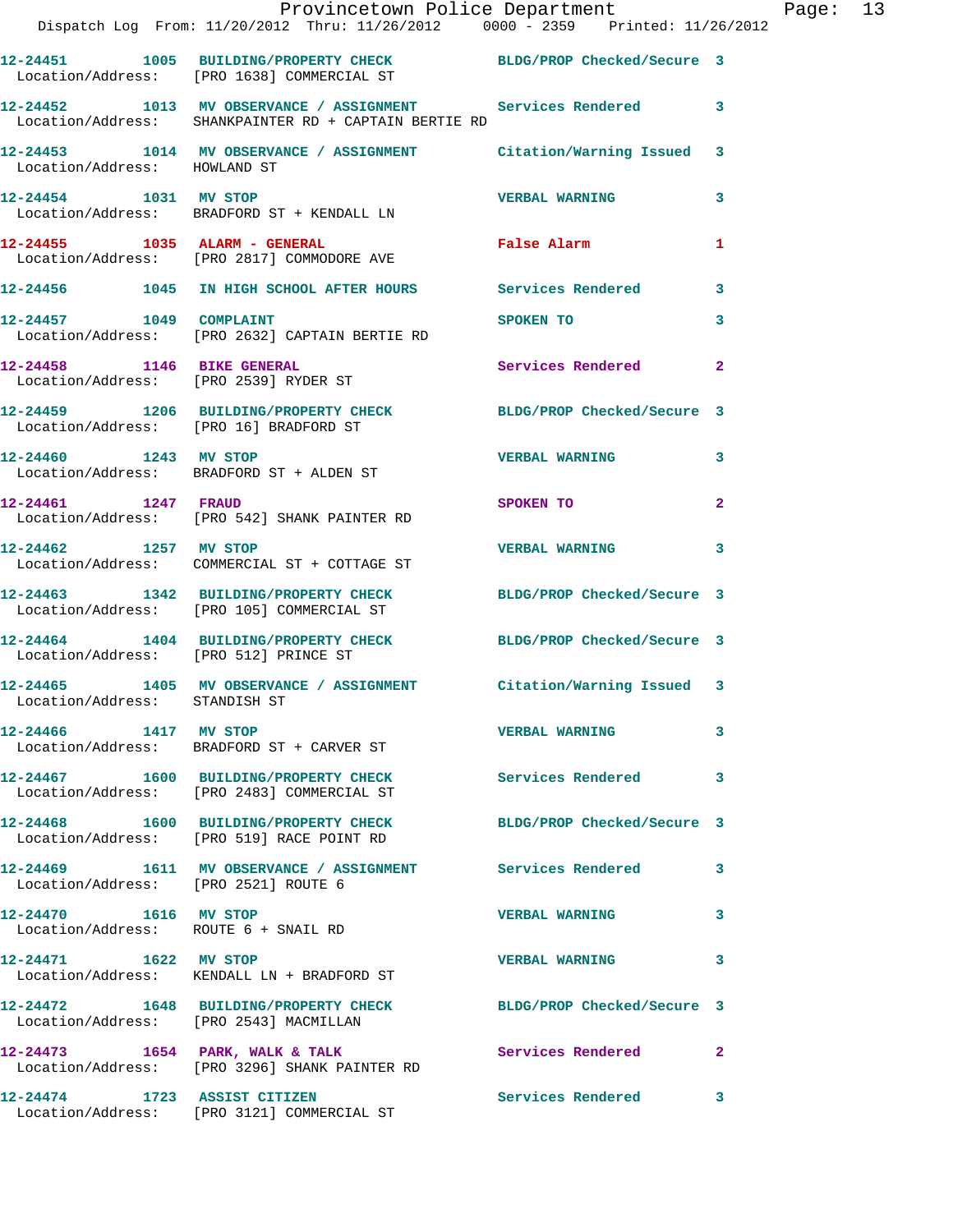|                                                                  | Provincetown Police Department<br>Dispatch Log From: 11/20/2012 Thru: 11/26/2012 0000 - 2359 Printed: 11/26/2012 |                            |              |
|------------------------------------------------------------------|------------------------------------------------------------------------------------------------------------------|----------------------------|--------------|
|                                                                  | 12-24475 1733 PARK, WALK & TALK 12 No Action Required<br>Location/Address: STANDISH ST + COMMERCIAL ST           |                            | $\mathbf{2}$ |
|                                                                  | 12-24476 1816 BUILDING/PROPERTY CHECK Services Rendered<br>Location/Address: [PRO 564] BAYBERRY                  |                            | 3            |
|                                                                  | 12-24477 1857 MV OBSERVANCE / ASSIGNMENT Services Rendered<br>Location/Address: BRADFORD ST + STANDISH ST        |                            | 3            |
| Location/Address: [PRO 1646] WINSLOW ST                          | 12-24478 1916 BUILDING/PROPERTY CHECK BLDG/PROP Checked/Secure 3                                                 |                            |              |
| 12-24479    1926    MV DISABLED<br>Location/Address: BRADFORD ST |                                                                                                                  | Services Rendered          | $\mathbf{2}$ |
|                                                                  | 12-24480 1945 BUILDING/PROPERTY CHECK Services Rendered<br>Location/Address: [PRO 391] COMMERCIAL ST             |                            | 3            |
|                                                                  | 12-24481 1945 BUILDING/PROPERTY CHECK BLDG/PROP Checked/Secure 3<br>Location/Address: [PRO 99] COMMERCIAL ST     |                            |              |
|                                                                  | 12-24482 1955 MV OBSERVANCE / ASSIGNMENT Services Rendered<br>Location/Address: [PRO 2577] BRADFORD ST           |                            | 3            |
|                                                                  | 12-24483 2008 MV STOP<br>Location/Address: RYDER ST + BRADFORD ST                                                | <b>VERBAL WARNING</b>      | 3            |
| Location/Address: [PRO 2521] ROUTE 6                             | 12-24484 2042 MV OBSERVANCE / ASSIGNMENT Services Rendered                                                       |                            | 3            |
|                                                                  | 12-24485 2106 MV OBSERVANCE / ASSIGNMENT Services Rendered<br>Location/Address: [PRO 595] BRADFORD ST            |                            | 3            |
| Location/Address: [PRO 521] ROUTE 6                              | 12-24486 2116 BUILDING/PROPERTY CHECK Services Rendered                                                          |                            | 3            |
| Location/Address: [PRO 2539] RYDER ST                            | 12-24487 2203 BUILDING/PROPERTY CHECK BLDG/PROP Checked/Secure 3                                                 |                            |              |
| Location/Address: [PRO 2543] MACMILLAN                           | 12-24488 2351 BUILDING/PROPERTY CHECK BLDG/PROP Checked/Secure 3                                                 |                            |              |
| For Date: $11/26/2012$ - Monday                                  |                                                                                                                  |                            |              |
|                                                                  | 12-24489 0026 BUILDING/PROPERTY CHECK<br>Location/Address: [PRO 440] HARRY KEMP WAY                              | BLDG/PROP Checked/Secure 3 |              |
|                                                                  | 12-24490 0031 BUILDING/PROPERTY CHECK BLDG/PROP Checked/Secure 3<br>Location/Address: [PRO 530] SHANKPAINTER RD  |                            |              |
| Location/Address: [PRO 94] BRADFORD ST                           | 12-24491 0038 MV OBSERVANCE / ASSIGNMENT Services Rendered                                                       |                            | 3            |
|                                                                  | 12-24492 0108 MV OBSERVANCE / ASSIGNMENT Services Rendered<br>Location/Address: [PRO 2577] BRADFORD ST           |                            | 3            |
| Location/Address: [PRO 444] HIGH POLE                            | 12-24493 0200 BUILDING/PROPERTY CHECK BLDG/PROP Checked/Secure 3                                                 |                            |              |
|                                                                  | 12-24494 0448 BUILDING/PROPERTY CHECK BLDG/PROP Checked/Secure 3<br>Location/Address: [PRO 3296] SHANKPAINTER RD |                            |              |
|                                                                  | 12-24495 0452 BUILDING/PROPERTY CHECK BLDG/PROP Checked/Secure 3<br>Location/Address: [PRO 1778] SHANKPAINTER RD |                            |              |
|                                                                  | 12-24496  0459 MV OBSERVANCE / ASSIGNMENT<br>Location/Address: [PRO 447] JEROME SMITH RD                         | Services Rendered          | 3            |
|                                                                  | 12-24497 0503 BUILDING/PROPERTY CHECK BLDG/PROP Checked/Secure 3                                                 |                            |              |

Location/Address: [PRO 391] COMMERCIAL ST

Page:  $14$ <br> $2^{12}$